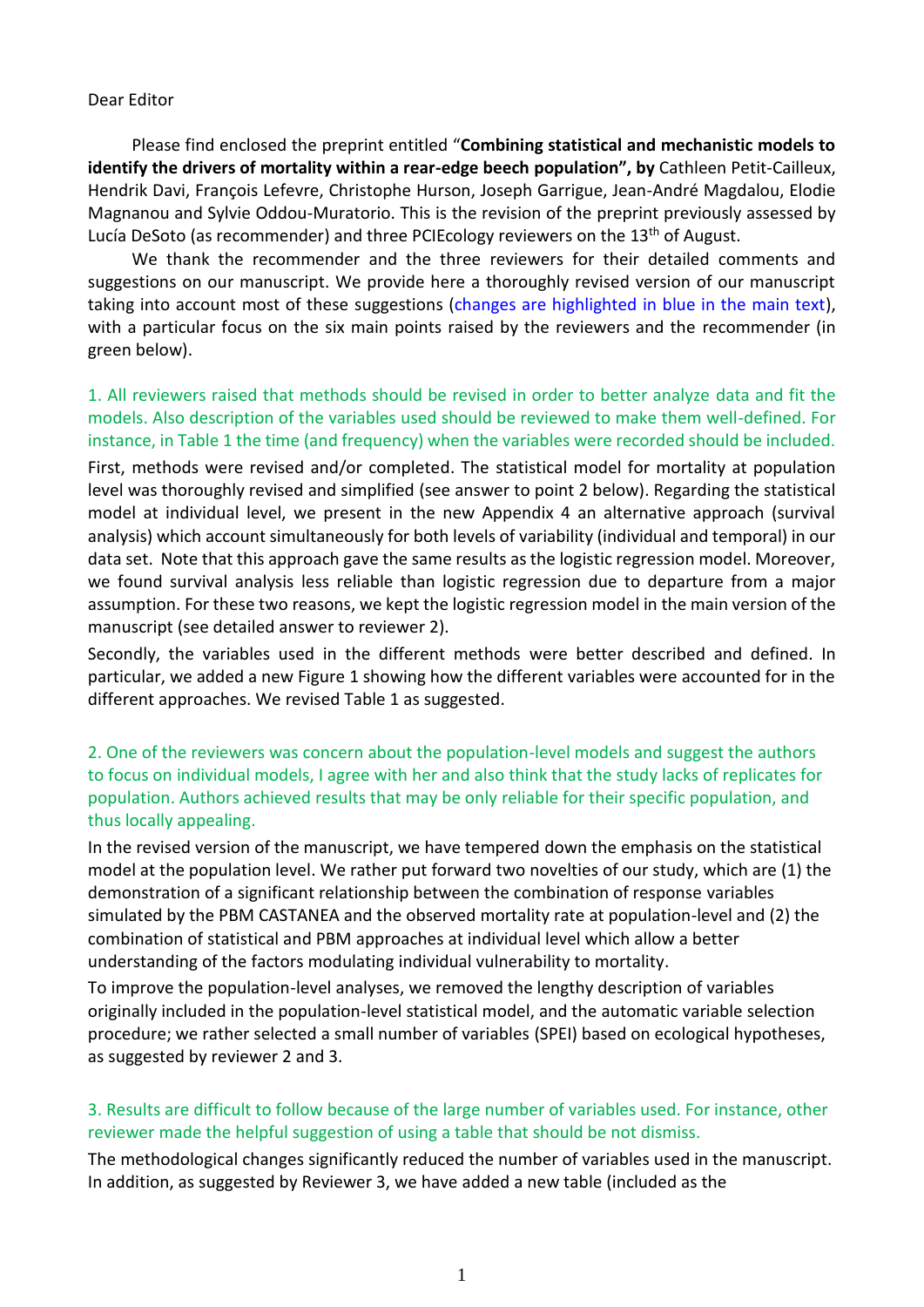supplementary Table S2) to summarize the results. We hope that these changes make the "results" section easier to follow in the revised manuscript.

# 4. All reviewers agree that the introduction is fine but asked for more detailed discussion of the conceptual framework. Particularly, I found that introduction and discussion are vaguely interconnected.

In the revised manuscript, we better formulated the main two issues of the study at the end of the introduction, and structured the discussion section following these issues. We hope that the new Figure 1 also allows a better presentation of the conceptual framework of this study, and that the new Table S2 strengthened the connection between the introduction and discussion.

5. As authors aimed "to investigate patterns of mortality within a population located at the warm and dry ecological margin of European beech", I wondered about the expected results of the study and its explicit hypotheses.

Detailed hypotheses on the impact of individual variables on mortality are now presented in Figure 1 and at the end of the introduction.

#### 6. Finally, the size of the numbers legends of the figures should be larger.

The size of the numbers in the figures have been enlarged in all the figures of the main document and in their legends, as well as in most supplementary online figures.

In addition, we join below a detailed answer to all reviewers' comments. We thank Lucía DeSoto, Lisa Hülsmann and the two anonymous reviewers for their comments on our manuscript, as well as for their numerous suggestions which helped us a lot during the revision process. The revised manuscript is ~7980 words long, excluding the 96 references, and it includes 4 figures and two tables, as well as supplementary materials and appendices. All authors have read and approved the material being submitted. This article is not being considered for publication elsewhere. With kind regards,

Sylvie Oddou-Muratorio

# **Detailed answers to reviewers' comments**

#### **Reviewer 1 - anonymous**

This manuscript uses statistical and process-based models to study mortality of Fagus sylvatica at individual and population scale. The main results are that drought and late frost events were the major environmental causes of mortality at the population scale, whereas loss of hydraulic conductance and carbon starvation were the physiological stresses connected to mortality. In individual level, high mortality was related to low growth rate, high crown defoliation, infection by a fungi, high competition, high loss of hydraulic conductance, higher frequency of late frosts, and early (statistical model) or late (process-based model) budburst.

The topic is important and the approach is very promising. However, it is also challenging to report in a clear and structured manner due to its complexity.

This still needs improvement before the manuscript is ready for publication. Also, there are several (small) technical mistakes and the language should be improved to be fluent.

Petit-Cailleux et al.: We have added to the main text a summary figure of the analyses carried out (Figure 1), as well as a summary table of the results that can be found in the appendix (Table S2).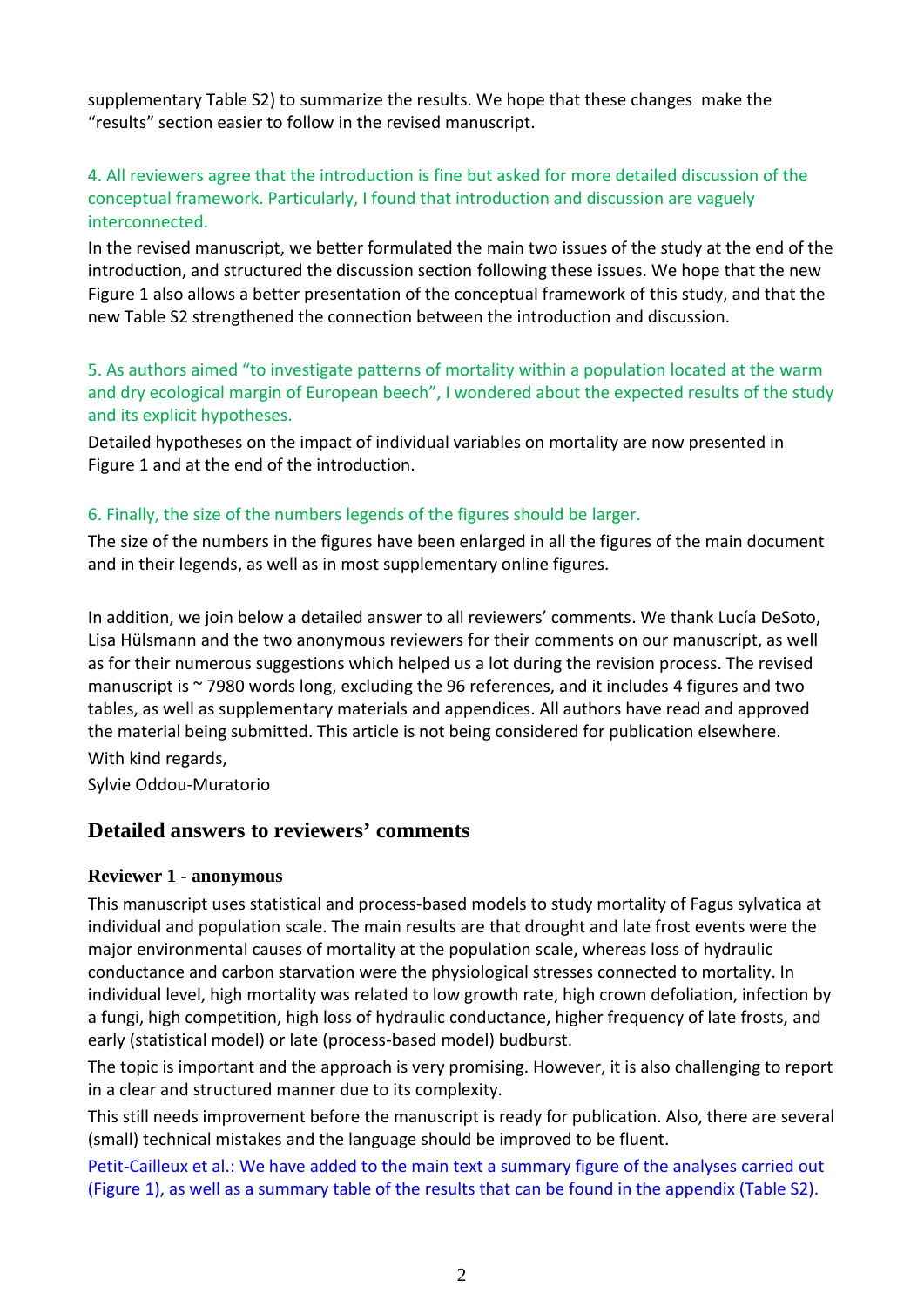# We have also thoroughly revised the manuscript, and used the ReadyToPub service of to improve English langage (see the certificate enclosed).

I have one more general comment on the paper, and the detailed comments you find at the end of this letter. Statistical models were used to quantify the effects of climate, competition, tree size and health on mortality, and process-based models to find the physiological mechanisms among carbon reserves, hydraulic conductance and late frosts that explain these effects. I like the idea, but my largest confusion is that why did you not write open and discuss the processes that the PLC, carbon starvation and frost damages affect in the simulation model, and what is their role in the simulated mortality (not only measured mortality)? I think this needs to be clearly presented. Petit-Cailleux et al.: We thank reviewer 1 for this remark, which show that some clarifications were needed regarding our approach.

We added on Figure 1 and in the Material and Methods section (L307-309) details on how climate (the input variable in CASTANEA) drive the evolution of the number of frost days (NLF) and frost damages, of photosynthesis and of xylem cavitation, which ultimately affect the evolution of the Biomass of Reserve (BoR) and PLC. Note that NLF, BoR, PLC are dynamic response variables simulated by CASTANEA, but that mortality itself is not simulated by CASTANEA in this study. Indeed, simulating mortality would require the knowledge of the thresholds in PLC, BoR and NLF triggering mortality. These thresholds could be inferred using CASTANEA and an inverse modeling approach, but it was out of the scope of this study (a sentence has been added in the discussion on this topic, L597-599).

Rather, in this study, we focused on the relationship between the simulated response variable, and the observed mortality rate (using simple correlations). This is also why we computed a composite vulnerability index integrating PLC, BoR and NLF: this index is not of direct use in the PBM, but it allows combining the different response to stress into a single predictor of mortality.

Also, I would be interested to see the number of late frost days also in the statistical model as it is mainly a climatic variable (although taking into account the timing of bud burst).

Petit-Cailleux et al : In the revised version of the manuscript, we clearly distinguished on the one hand the purely climatic variables (e.g., SPEI), which can directly be computed from climatic series, and on the other hand the tree response variable, which require accounting for individual tree physiology. Although the number of late frost days may looks like a climatic variable, it is indeed a response variable, as the sensitivity to frost in beech is maximal during burdburst (particularly at the stage where leaves spread out). This is why this variable is not included in the population-level statistical model (equation 8 in the revised manuscript).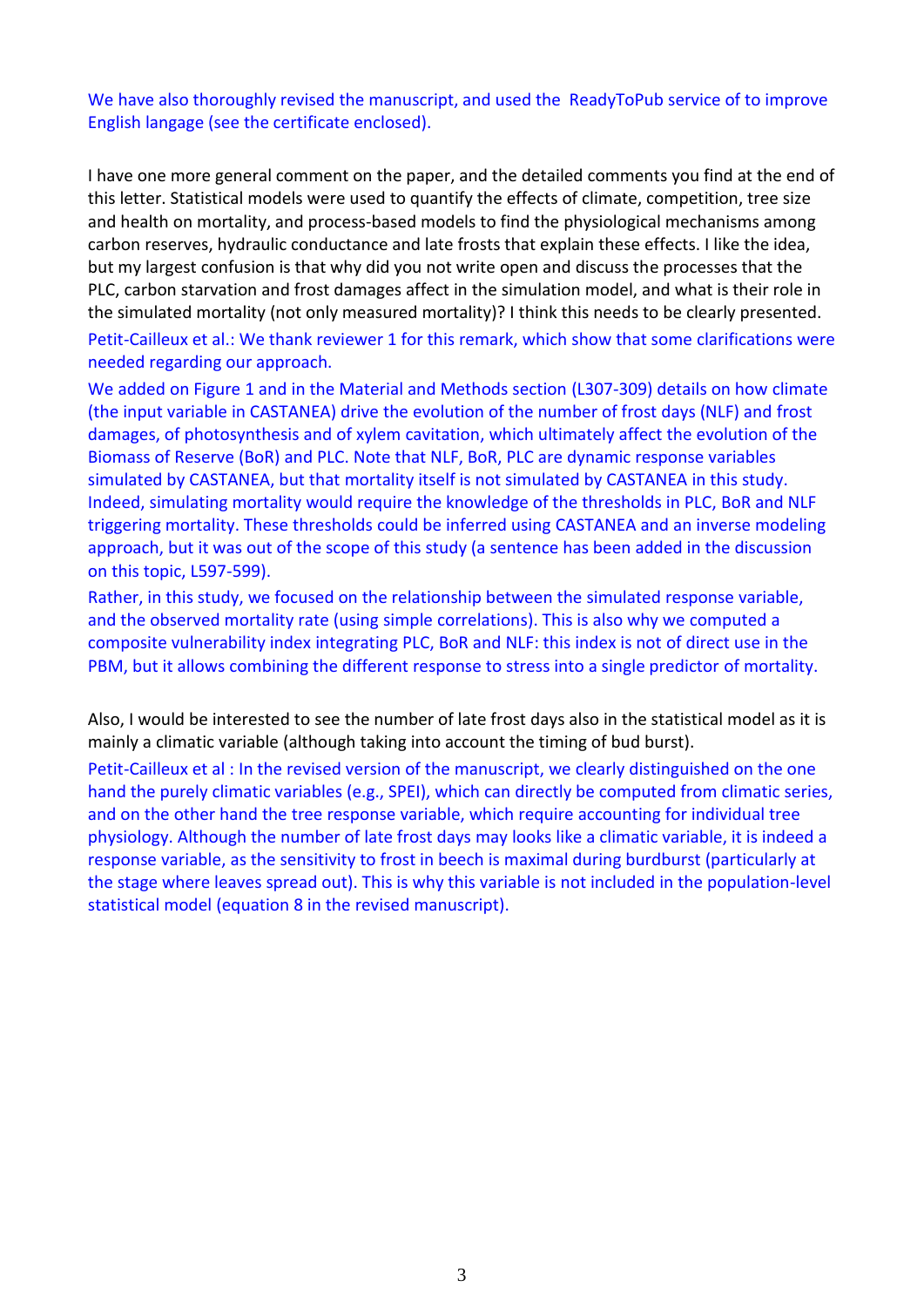# **Detailed comments of reviewer 1:**

|                           |                | Comments from the reviewer (page refers to the first<br>manuscript)                                                                                                                                                                                                                                                                                                                                                                                                | Reply (lines refers to the revised manuscript)                                                                                                                        |                                                      |
|---------------------------|----------------|--------------------------------------------------------------------------------------------------------------------------------------------------------------------------------------------------------------------------------------------------------------------------------------------------------------------------------------------------------------------------------------------------------------------------------------------------------------------|-----------------------------------------------------------------------------------------------------------------------------------------------------------------------|------------------------------------------------------|
| Comm<br>ent<br>numbe<br>r | Page           | <b>Comment</b>                                                                                                                                                                                                                                                                                                                                                                                                                                                     | <b>Reply</b>                                                                                                                                                          | <b>Lines</b>                                         |
|                           |                | <b>Abstract and introduction</b>                                                                                                                                                                                                                                                                                                                                                                                                                                   |                                                                                                                                                                       |                                                      |
| $36 - 37$                 | $\overline{2}$ | "mortality decreased with mean<br>growth, and increased with crown<br>defoliation" Please write it open that<br>mortality decreased with increasing<br>mean growth and increased with<br>increasing crown defoliation?                                                                                                                                                                                                                                             | We rephrased as: "the individual probability<br>of mortality decreased with increasing mean<br>growth, and increased with increasing crown 42-43<br>defoliation<br>'n |                                                      |
| 40                        | $\overline{2}$ | Please explain why the frequency of late<br>frost days is studied with the process<br>model? Materials and<br>MethodsMaterials and Methods In<br>general, I think it is important to explain<br>what are the main processes in the<br>model affected by these variables (frost<br>days, PLC and carbon starvation) - even<br>if it could be found from earlier<br>publications. This is essential to<br>understand the studied mechanisms<br>behind the mortality. | See the reply to the reviewer 1 's main<br>comment                                                                                                                    | $307 -$<br>$309 +$<br>Appe<br>ndix<br>$\overline{2}$ |
| 40                        | $\overline{2}$ | "earlier trees" does not mean anything,<br>please write "individuals with earlier<br>bud burst" or something similar.                                                                                                                                                                                                                                                                                                                                              | replaced everywhere                                                                                                                                                   |                                                      |
| 73                        | 3              | Remove the word "vessel"                                                                                                                                                                                                                                                                                                                                                                                                                                           | we replaced "vessel" by xylem                                                                                                                                         | 77                                                   |
| 128-<br>132               | 5              | I suggest not to use the term "iconic"<br>here.                                                                                                                                                                                                                                                                                                                                                                                                                    | replaced by "important"                                                                                                                                               | 143                                                  |
|                           |                | <b>Materials and Methods</b>                                                                                                                                                                                                                                                                                                                                                                                                                                       |                                                                                                                                                                       |                                                      |
| 151                       | 5              | You have listed "decline" as a monitored<br>variable. But decline of what?                                                                                                                                                                                                                                                                                                                                                                                         | It is the decline of tree measured by the<br>crown defoliation and the presence of fungi.<br>It is now better stated                                                  | 175                                                  |
| 225                       | 8              | I think the index that was counted only<br>for trees > 3m away from the target tree<br>is Competintra not Competintra+.<br>Please check this.                                                                                                                                                                                                                                                                                                                      | We thank the reviewer to point out this<br>mistake. We corrected it                                                                                                   | <b>Table</b><br>1                                    |
| Table 1                   | 8              | In the table caption, you refer to tables<br>1A and 1B, but there is no subtables A                                                                                                                                                                                                                                                                                                                                                                                | We added (a) and (b) to table 1                                                                                                                                       | <b>Table</b><br>1                                    |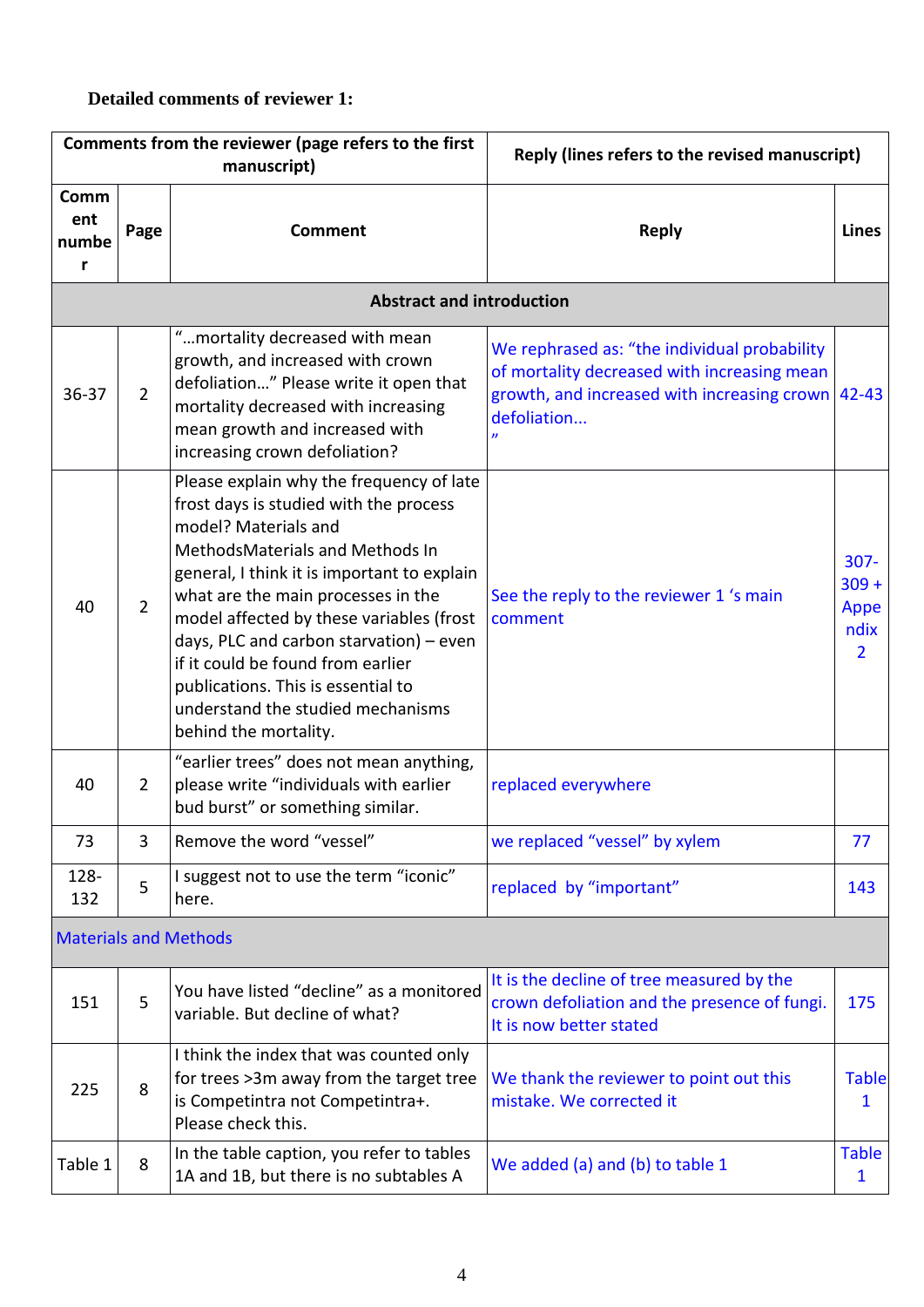|             |    | and B. So add A and B to the table or<br>remove from the table caption.                                                                                                                                                                                                                  |                                                                                                                                                                                                                                                                                                                                                                                                                                                                                   |                                                            |
|-------------|----|------------------------------------------------------------------------------------------------------------------------------------------------------------------------------------------------------------------------------------------------------------------------------------------|-----------------------------------------------------------------------------------------------------------------------------------------------------------------------------------------------------------------------------------------------------------------------------------------------------------------------------------------------------------------------------------------------------------------------------------------------------------------------------------|------------------------------------------------------------|
| Table 1     | 8  | How can Competintra minimum and<br>maximum values be larger than those of<br>Competintra+, although the latter one<br>includes more trees (also trees closer<br>than 3 m from the studied tree)? Please<br>check this.                                                                   | We thank the reviewer to point out this<br>mistake. We corrected it                                                                                                                                                                                                                                                                                                                                                                                                               | <b>Table</b><br>1                                          |
| 240         | 8  | You use altogether seven R packages (If I)<br>calculated correctly). This shows clearly<br>the complexity of the paper.                                                                                                                                                                  | We agree with reviewer 1, although we<br>think that complex analyses are required to<br>tackle these questions                                                                                                                                                                                                                                                                                                                                                                    |                                                            |
| 254         | 9  | Don't you have one to three variable per<br>category (the equation below)? Please<br>check this. Also all the equations should<br>be numbered (eq. 1); please correct this<br>throughput the whole manuscript.                                                                           | We changed our method to evaluate the<br>impact of climate on mortality rate.<br>We numbered all the equations                                                                                                                                                                                                                                                                                                                                                                    | $345 -$<br>361                                             |
| 259-<br>263 | 9  | Check the abbreviations of all variables<br>in this paragraph, there are confusions.<br>In the equation, you don't have<br>MeanTDriestQ, but you have<br>MeanTColdestQ. Also, you do not have<br>SPEI_maxn in the equation at all. The<br>sentence is also confusing, please<br>rewrite. | We changed our method to evaluate the<br>impact of climate on mortality rate.                                                                                                                                                                                                                                                                                                                                                                                                     | $345 -$<br>361                                             |
| 278-<br>279 | 10 | You have competition index and DBH<br>both in the same model. Competition<br>index is derived from DBH, so they are<br>highly correlated. This could have been<br>avoided by using e.g. height as a<br>variable describing tree size.                                                    | We agree with reviewer 1 that height might<br>have been a better variable related to size<br>to use in this model, but height was<br>measured only in a subset of trees (~1200).<br>We added in appendix 3.4 a model using<br>height, all conclusions remain the same.<br>Note also that the correlation between<br>variables was accounted for by computing<br>the variation inflation index, which showed<br>that these correlations weakly affect our<br>results (see Fig S5). | Appe<br>ndix<br>3.4<br>and<br><b>Fig</b><br>S <sub>5</sub> |
| 303         | 10 | You need to write what is Oddsnormal<br>in the equation; it is not given.                                                                                                                                                                                                                | We added the formula for of Odds Normal.                                                                                                                                                                                                                                                                                                                                                                                                                                          | 390                                                        |
| 308         | 11 | Write "coarse roots"                                                                                                                                                                                                                                                                     | Replaced                                                                                                                                                                                                                                                                                                                                                                                                                                                                          | 283                                                        |
|             | 11 | I do not find information on what are<br>the input parameters for the<br>simulations? There are some climate<br>variables, but which? Please write open<br>clearly.                                                                                                                      | We added the climatic input variables in the<br>climatic variables description section.                                                                                                                                                                                                                                                                                                                                                                                           | $271 -$<br>273                                             |
| 352         | 12 | It is difficult for me to understand why<br>you need such an index variable for a                                                                                                                                                                                                        | See the reply to the reviewer 1 's main<br>comment                                                                                                                                                                                                                                                                                                                                                                                                                                |                                                            |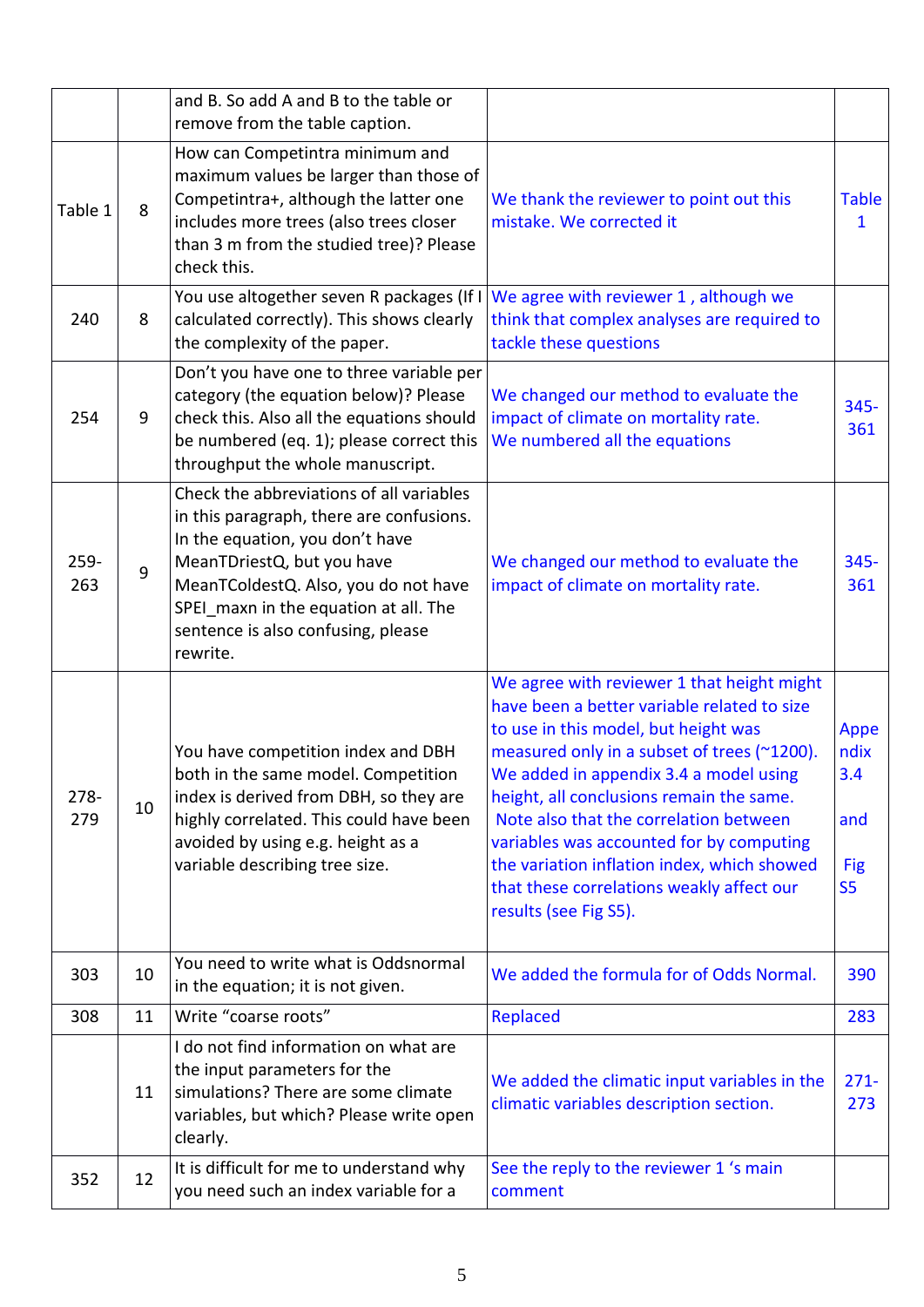|         |    | process-based model, when you already<br>include all the variables in the model<br>that constitute the index. If there is a<br>combination effect of these stresses, it<br>should be taken into account in the<br>model with interactions between<br>processes.                                                                                                                                                                                                                                                                                                                                                                                |                                                                                                                                                                                                                                                                                                                                         |                         |
|---------|----|------------------------------------------------------------------------------------------------------------------------------------------------------------------------------------------------------------------------------------------------------------------------------------------------------------------------------------------------------------------------------------------------------------------------------------------------------------------------------------------------------------------------------------------------------------------------------------------------------------------------------------------------|-----------------------------------------------------------------------------------------------------------------------------------------------------------------------------------------------------------------------------------------------------------------------------------------------------------------------------------------|-------------------------|
|         |    | <b>Results</b>                                                                                                                                                                                                                                                                                                                                                                                                                                                                                                                                                                                                                                 |                                                                                                                                                                                                                                                                                                                                         |                         |
| 366     | 12 | Please refer here to fig. 1. Based on the<br>figure, the mortality rate is as high in<br>year 2007 as it is in year 2010. Also in<br>year 2004, the mortality is nearly as<br>high.                                                                                                                                                                                                                                                                                                                                                                                                                                                            | We agree with reviewer 1, although the<br>peak in 2007 may be a lagged effect of high<br>mortality in year 2006. As for year 2004, we<br>do not have mortality data on year 2003<br>which was one of the hottest and driest<br>years recorded in France. We added in<br>Appendix a table with the mortality rates<br>values (table s1). | table<br>s <sub>1</sub> |
| 370     | 12 | Be careful with the variable<br>abbreviations. Check from page 9 which<br>abbreviations you used, and use them<br>consistently (SPEI3JJAn instead of<br>SPEIJJA; PDriestM instead of PdriestM).                                                                                                                                                                                                                                                                                                                                                                                                                                                | All the abbreviations in the manuscript were<br>checked.                                                                                                                                                                                                                                                                                |                         |
| 372     | 13 | What does it mean in practice that the<br>relative mortality rate was decreased by<br>1.15 and 3.03 times? The likelihood of<br>mortality increased 1.15 and 3.03 times<br>per how big change in SPEI_JJA and<br>PDriestM?                                                                                                                                                                                                                                                                                                                                                                                                                     | We have changed this analysis and removed<br>this part.                                                                                                                                                                                                                                                                                 |                         |
| 397     | 13 | The combined index did not correlate at<br>all with observed mortality in year 2007.<br>On that year, the mortality rate was<br>high, but the index did not catch it. This<br>should also be stated and discussed.                                                                                                                                                                                                                                                                                                                                                                                                                             | This is now explicitly stated on L 410. We<br>also added a comment L532-533 of the<br>discussion                                                                                                                                                                                                                                        | 532<br>and<br>533       |
| Fig. 1. | 14 | The mortality rate on the second y-axis<br>is not percentages, but shares instead<br>(multiply with 100 to get percentages).<br>Also, use the same scale for the<br>mortality in all sub-figures (now the<br>second figure has different scale than<br>the others). Also, I wonder why it is not<br>shown how the different physiological<br>stresses correlated with the simulated<br>mortality (it only shown how they<br>correlated with measured mortality)? I<br>think it would be informative to show<br>also this as it would show how severe is<br>the effect of each physiological stress to<br>the simulated mortality following the | As detailed above, we did not simulate<br>mortality with CASTANEA. On the different<br>panels of figure 2, the variations in observed<br>mortality rates (in yellow) are the same. This<br>is now stated in the legend. These mortality<br>rates are now plotted as percentages (and<br>not share).                                     | Fig. $2$                |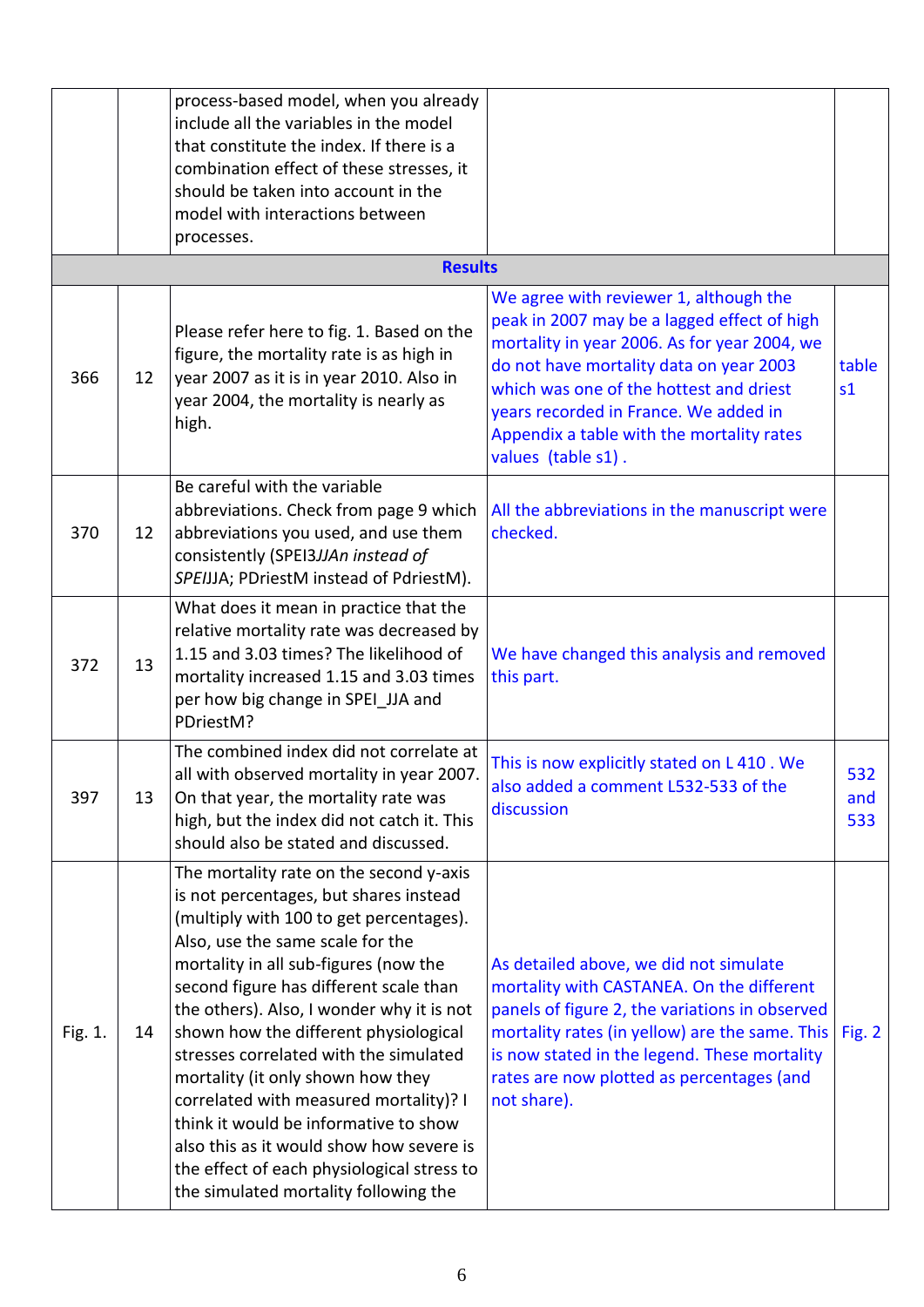|                   |    | processes and their connection built-in<br>in the simulation model.                                                                                                  |                                                                                                                                                                                                                                        |                |
|-------------------|----|----------------------------------------------------------------------------------------------------------------------------------------------------------------------|----------------------------------------------------------------------------------------------------------------------------------------------------------------------------------------------------------------------------------------|----------------|
| 410               | 15 | You can remove "(i.e. dead individuals<br>truly observed dead)" as this is obvious.                                                                                  | We removed it.                                                                                                                                                                                                                         |                |
| $412 -$<br>413    | 15 | See my comment related to page 13,<br>line 372.                                                                                                                      | Done, we modified the sentence to make it<br>more understandable: "Defoliation had the<br>strongest linear effect on mortality: the<br>relative probability of mortality increased by<br>1000 times for a one-unit increase in DEFw"   | 433-<br>435    |
| 438-<br>440       | 16 | How about years 2009 and 2016 that<br>were also good years?                                                                                                          | Yes, they were good years too. We have<br>made this clear. "The magnitude of the<br>individual effects on tree vulnerability<br>differed during a drought year (2006), a<br>frost year (2010) and a good year (2008,<br>2014 or 2016)" | $455 -$<br>456 |
| 444               | 17 | It is difficult to understand why large<br>trees would have lower reserve of<br>carbon than small trees. Can you explain<br>this a bit more?                         | We added a sentence to explain this point                                                                                                                                                                                              | $462 -$<br>465 |
| <b>Discussion</b> |    |                                                                                                                                                                      |                                                                                                                                                                                                                                        |                |
|                   |    |                                                                                                                                                                      |                                                                                                                                                                                                                                        |                |
| 484               | 18 | It does not make sense to give so many<br>decimals in the mortality rates by<br>Archambeau et al. (2019).                                                            | Corrected                                                                                                                                                                                                                              | 493            |
| $507 -$<br>508    | 18 | Please check the end of this sentence;<br>there is something wrong.                                                                                                  | Rephrased:                                                                                                                                                                                                                             | $510 -$<br>512 |
| $522 -$<br>528    | 19 | Please rewrite this part. It is really<br>difficult to follow.                                                                                                       | Rephrased                                                                                                                                                                                                                              | 538-<br>542    |
| 535               | 19 | I think plants often defoliate to prevent<br>xylem embolism, not because of it (or<br>probably both). Shedding the leaves<br>helps to avoid cuticular transpiration. | We agree with reviewer 1 that this sentence<br>was confusing and we removed it. The<br>interactions between cavitation, defoliation<br>and carbon starvation are discussed further<br>in this paragraph.                               | 549-<br>552    |

# **Reviewer 2 - Lisa Hülsmann**

In this manuscript, Petit-Cailleux et al. explore and quantify drivers of tree mortality in *Fagus sylvatica* at the individual and population level using two complementary approaches: (1) fitting statistical models with inventory data from a rear-edge beech population, and (2) applying the mechanistic model CASTANEA to the same site.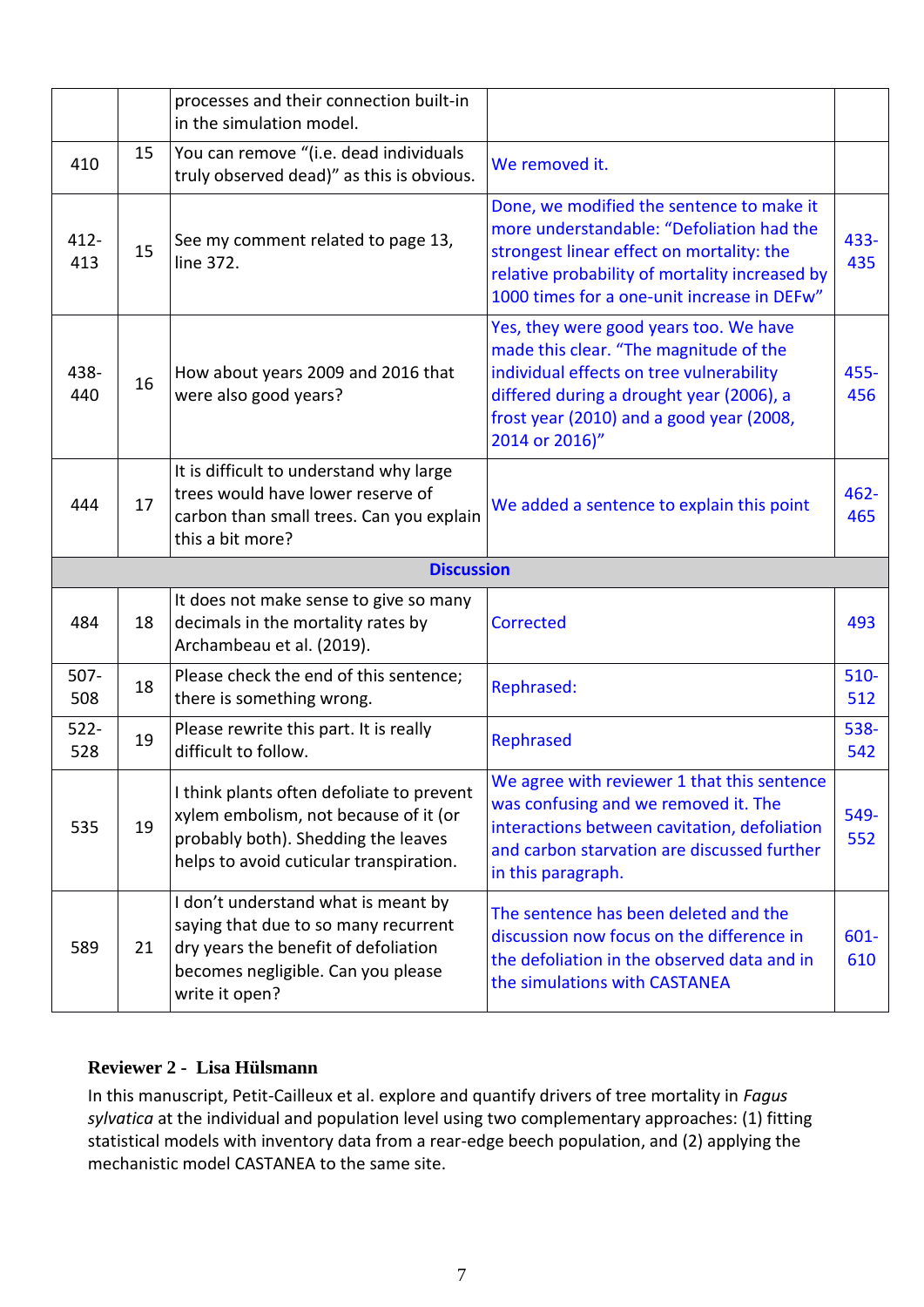As the authors nicely synthesize in their introduction, disentangling the multiple interacting factors that cause tree mortality and appropriately integrating them in dynamic vegetation models are key issues for forest ecology and climate change adaptation. This makes their study an interesting and timely contribution to the field of tree mortality research.

I have, however, methodological and conceptual concerns that restrict the validity of the current conclusions and would like to make several suggestions how the authors can increase the overall significance of their manuscript.

The following choices are, in my opinion, critical and can cause unreliable results: The authors (1) fit a beta-regression model for the population-level mortality rate that has only 14 observations but 28 predictors, while the data points are not even independent because of temporal autocorrelation,

(2) carry out strong model selection (for both empirical models) and then interpret p-values, which is statistically inadmissible,

and (3) unfortunately collapse their - in fact very valuable - dataset in two ways: on the one hand to population-level mortality rates and keep the temporal variability, and on the other hand to long term mortality probabilities but keep individual-level variability.

Regarding the conceptual framework, I would like to encourage the authors to discuss in more detail how they think mechanistic models should be employed to disentangle the drivers of tree mortality, taking into account that models can only reflect those processes that are implemented in the simulation framework and that the uncertainty for model parameters is typically very large.

In the following, I point out in more detail why I believe the analyses should be improved, what the authors could do instead and where more context and discussion is needed.

Petit-Cailleux et al.: (general response 1) Although we agree with Reviewer 2 on several points, we think that our approach was appropriate considering our data set. In the revised version of the manuscript, we attempted to better develop the hypotheses underlying our approach and highlight its limits, in regard with other possible approaches.

#### *On the collapsing of the data set*

First, we agree that collapsing a data set made of observations repeated across years at individual level would be a pity. However, in our data set, most variables at individual level (except for mortality and defoliation) were measured only once over the study period (see the revised Table 1) while climatic variables were only available at population level (as a single value for all the trees, every year). So aggregating the annual crown defoliation marks into the cumulated variable DEFw, and the annual observations of mortality into a probability of mortality over the period 2004-2016 was essentially a way to harmonize the temporal resolution of the variables available in this study. The main strength of this study is the large number of individuals measured, not the temporal survey of mortality and its drivers.

#### *On other statistical approaches*

Searching for other statistical approaches than regression models, we carefully considered survival analysis and Bayesian hierarchical models.

**Survival analyses** first appeared as an appropriate way to analyze the variation among individuals in temporal patterns of mortality. Note that, in our case, survival analysis typically consists in analyzing the relationship between the time that elapsed before mortality occurred on the one hand, and the measured covariates that may be associated with that quantity of time on the other hand. This is not exactly similar to measuring the effect of each covariate on the risk of mortality, as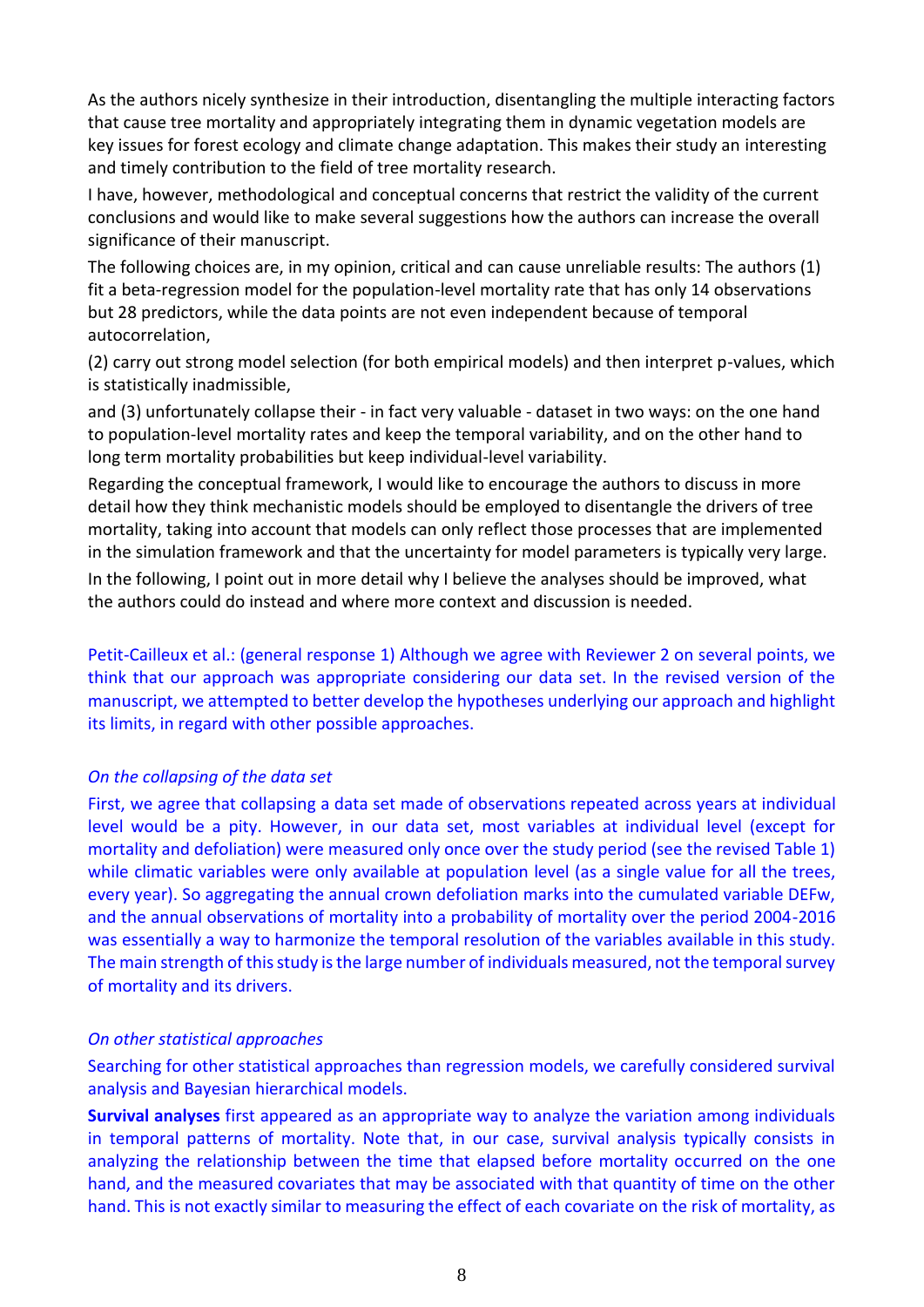presented in the main part of the manuscript. We tried to use survival analyses to analyse our data set (see new online Appendix 4). However, we were confronted to a major departure from classical assumptions of survival analyses. Indeed, survival analysis following the classical cox model assume proportional hazards, ie the unique effect of a defoliation mark equal to 1 instead of 0 would for instance double the probability of mortality at every year t. However, the effect of defoliation on mortality is likely to vary among years depending on climate, and this cannot easily be taken into account in survival analyses.

**Bayesian hierarchical models** could also be an appropriate framework to model individual fixed effects on mortality related to the measured covariates, individual random effects on mortality due to unmeasured covariates (ie., genetic variability) and fixed population effects on mortality related to climate. However, we think that this framework ideally requires temporal series of both the response variable, mortality (which we have) but also of its drivers (which we have only for defoliation, since all the other driving factors were measured only once). We could not find an existing statistical package, software or routine that could be easily applied to our data set and account for these specificities. Of course, we could have contacted a biostatistician to develop our own Bayesian model, but we felt that this was out of the scope of our study,

These methodological issues are now discussed in the last part of the discussion.

#### *On model selection and p-value*

We think that there is a misunderstanding here. Model selection was not performed based on pvalue, but on based on AIC in a Stepwise Algorithm. Then, once the model selected, effects were compared and tested based on the p-value, which is a very standard statistical approach.

#### *Regarding the limitation of process-based model*

We completely agree with L Hülsmann that process-based models can only reflect those processes that are implemented in the simulation framework. We revised the manuscript to better highlight which processes are accounted for and which are not (see new Figure 1).

#### Statistical mortality models

Problems of the beta-regression model of annual mortality rates for 14 years:

- The model can test for climate and competition effects only, while it is known that large trees may react differently to drought than small trees.
- The number of observations available for the population-level model is very small (n=14). The result is that the authors carry out a very strong model selection on 28 predictors. For predictive models, this may be a reasonable approach, but for inference this is a clear example of p-hacking. In this case, the discrepancy between available observations and tested predictors is so large that the resulting model is basically useless.
- The model doesn't account for temporal autocorrelation.

Petit-Cailleux et al.: (general response 2) We agree with these limitations (note that for the betaregression model, only climate effects could be tested and not competition effects). Our initial objective was to test whether climatic predictors of mortality at population level were consistent with population-level predictions from the PBM CASTANEA. However, we agree that we face power limitations with the population-level statistical model. Hence, in the revised version of the manuscript, we removed the model selection.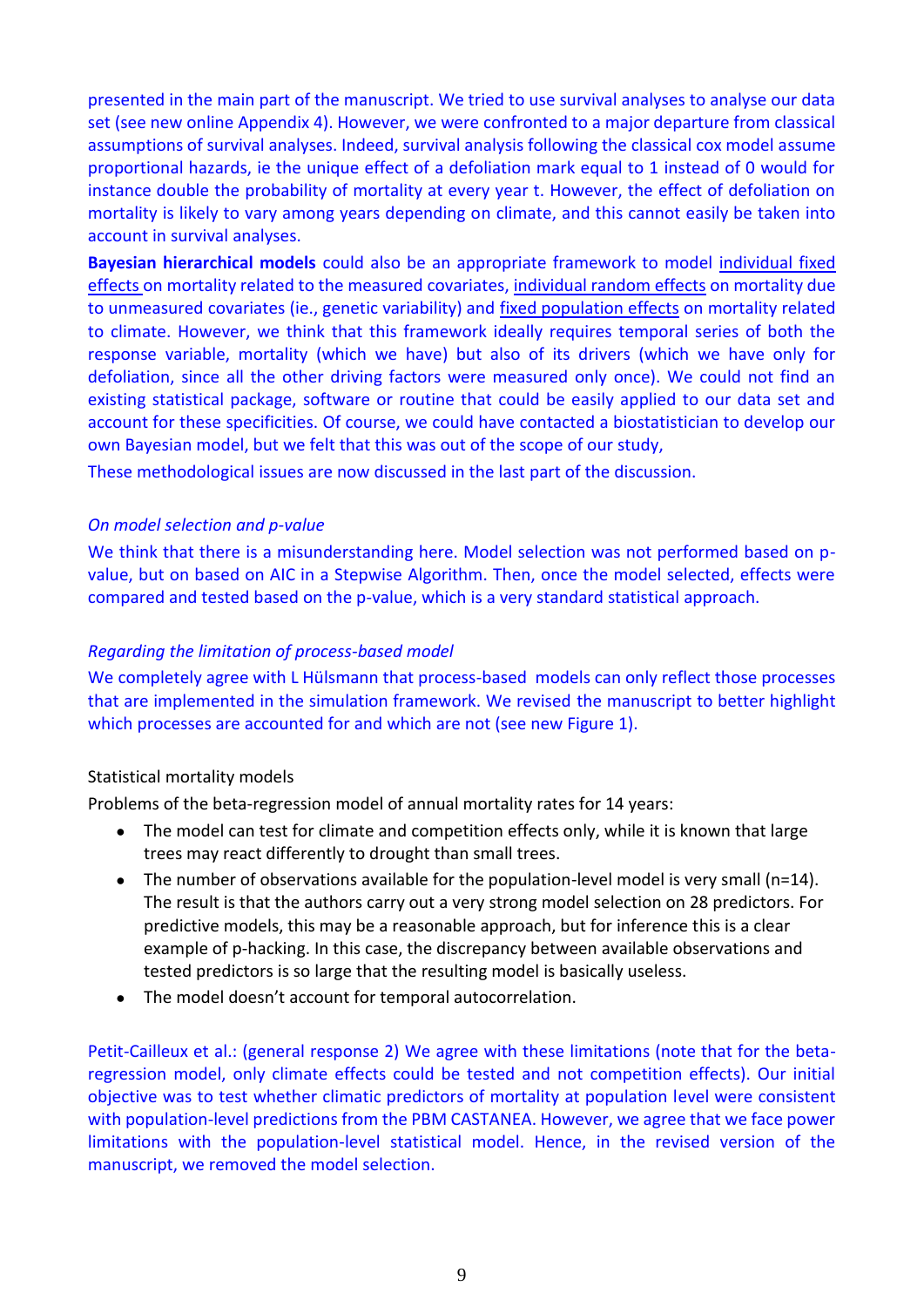Problems of the logistic regression for individual tree status at the end of the observation period:

● The authors don't make use of the 6 months resolution of the mortality surveys. This is unfortunate because, in my opinion, the high temporal resolution is the biggest strength of their dataset. This would also allow to disentangle the various drivers of mortality, which is actually what the authors promised in their introduction.

Petit-Cailleux et al.: See detailed response above. Note that the dataset is not a true 6-month monitoring of mortality. Even though mortality is surveyed twice every year (in spring and autumn), this corresponds to a single notation because mortality is "suspected" in autumn and "validated" in the early spring (by checking that suspected dead tree does not budburst).

• The model can test for the effect of tree characteristics and competition only, but not of climate.

Petit-Cailleux et al: We agree with L Hülsmann that climate effects cannot be included in the individual model, because we measured only the average climate at the study site, and assume that all individuals experience the same climate.

To improve the reliability and significance of their empirical models, I suggest that the authors (1) fit only one mortality model that keeps both levels of variability (individual and temporal) using half-annual mortality probabilities of individual trees as a response variable,

(2) jointly test for the effect of climate, competition and tree characteristics including also seasonal (winter/summer) effects and lag effects of drought and frost,

(3) adequately control for temporal autocorrelation, and

(4) choose a well-defined set of predictors based on ecological hypotheses so that model selection is unnecessary.

Petit-Cailleux et al .: (general response 3) Regarding points (1) and (2), as detailed in our general answer above, we do not know any available statistical approach which could easily account for both the annual effects of climate at population-level (based on a single measure for all individuals) and the mean effects of individual characteristics (measured as a cumulated/average value over years) on the risk of mortality at individual level.

(3) We are not sure to understand what temporal correlation relate to in our case. For instance, in the population-level model where we analysed the relationship between annual mortality rates and annual climate, the temporal autocorrelation of climate is accounted for implicitly (e.g. the temporal succession of two dry years). By contrast, lagged effects of climate are not considered (eg., effect of drought at year n-1 on mortality at year n), and would indeed be difficult to account for considering the low number of observations. Moreover, with a series with such a small number of points (14), it is difficult to detect a temporal autocorrelation. Finally all diagnostic statistic show a high validity and a good goodness-of-fit of the models.

We followed the suggestions of L Hülsmann for point (4), as detailed in the revised version of the manuscript L.343-362.

Mortality at the tree or the population level

The authors carry out both approaches at the tree and the population level. While I agree that population-level mortality rates are intuitive and helpful for reporting trends, I doubt that they are an ideal level for analyzing mortality drivers in inhomogeneous populations. Basically all mortality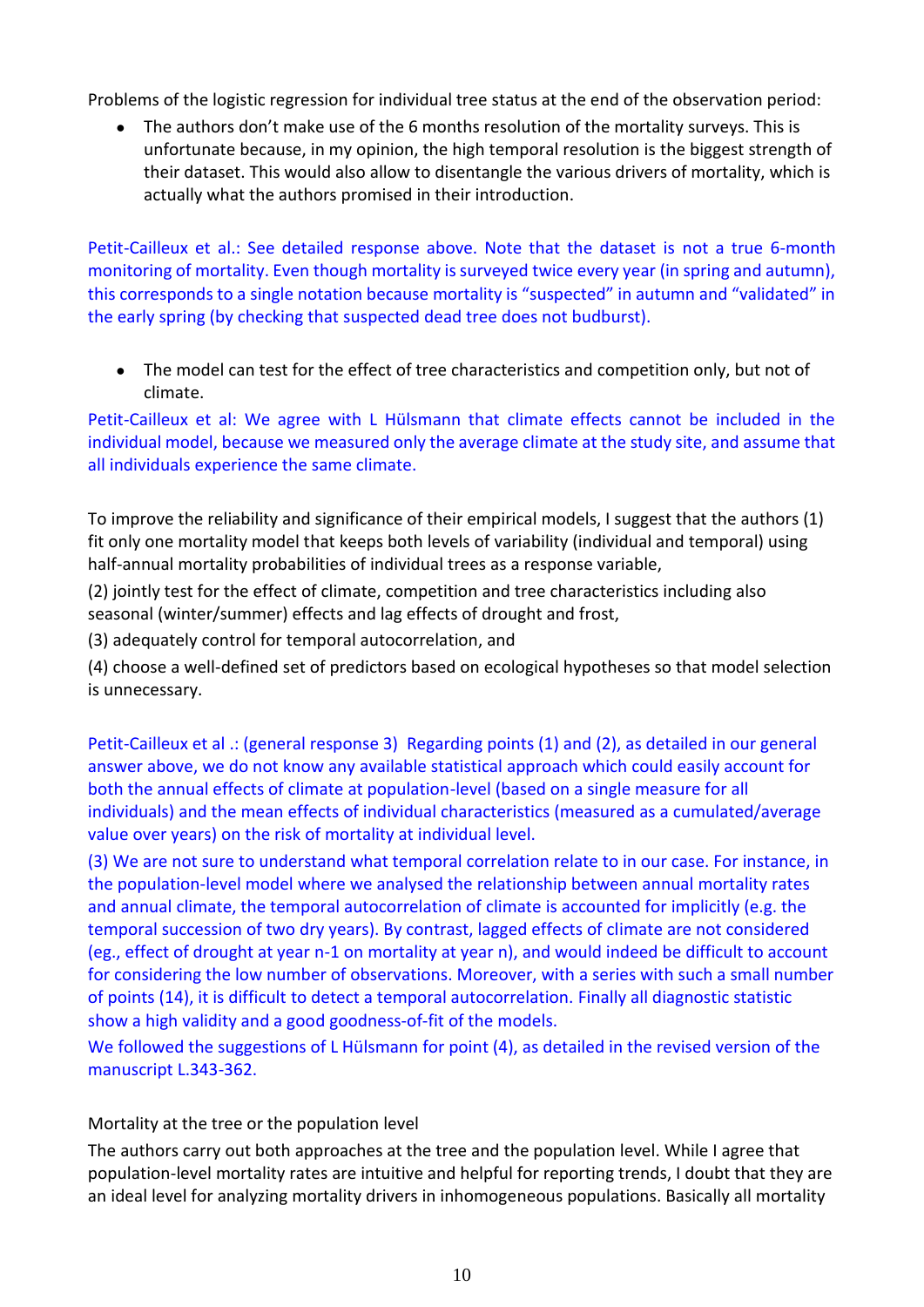drivers may have different effects on small versus large trees. In addition, mortality rates can be derived from individual-level mortality probabilities. I suggest that the authors concentrate on individual mortality probabilities in both approaches.

The only case where I find the focus on mortality rates helpful is when comparing observed mortality rates against the proxies of physiological stress. I would see this as a rough test that the model can reflect those stresses that are relevant for observed mortality.

# Petit-Cailleux et al . : We agree with L Hülsmann and re-structured the manuscript in this sense (see general answer to the editor).

# Using mechanistic models to disentangle the drivers of mortality

The authors state that they aim to "decipher the respective roles of the drivers and mechanisms underlying tree mortality and understand their variability among individuals or years" (see discussion). To this end, they apply the process-based model CASTANEA and analyze three stress indicators: percentage of loss of conductance (PLC), biomass of reserve and number of late frost days. To test if these stress indicators are more or less realistic, they correlate them against the mortality rate. I think this should be okay, but the authors could do better in explaining their approach, the underlying assumptions and discussing its limitations.

Specifically, I am missing some critical notes on the limited number of mortality causes that are implemented in process-based models in the introduction and discussion. Using models to identify drivers of tree mortality can only reveal those processes that have been implemented in the models, while processes that are missing, e.g. competition and pathogens, cannot be reflected. The authors should also comment on how reliable the model parameterization is, i.e. how much they trust the simulation results.

I am not very familiar with the details of CASTANEA. From how the authors set up the analyses of the model simulations, I thought CASTANEA doesn't explicitly simulate tree death, but physiological indicators only. In Line 562 however, the authors mention that CASTANEA cannot simulate "background mortality". Maybe this refers to the inability to account for stresses due to resource competition? If CASTANEA also provides mortality probabilities, I think it would be great to make a similar individual-based mortality model for the model output, to compare how mortality is driven in the model compared to the observations.

# Petit-Cailleux et al . : We thank L Hülsmann for these comments which helped us a lot revising the manuscript, and improve the presentation of CASTANEA model.

CASTANEA can simulate "background mortality" based on the self-thinning law and droughtrelated mortality from carbon starvation and hydraulic failure. Note that competition is modeled as the result of average stand density and not in a fully spatially explicit way. Note also that Online Appendix 2 present detailed result on the calibration and validation of CASTANEA.; actually, calibration was based on the comparison of simulated and observed ring width. Finally, in the simulations carried out here, we preferred to compare observed mortalities with a new index of composite vulnerability. In this natural reserve, the population is uneven, so the simulation of "background mortality" from the law of auto-clearing is not relevant. In addition, we do not know the NSC thresholds associated with mortality.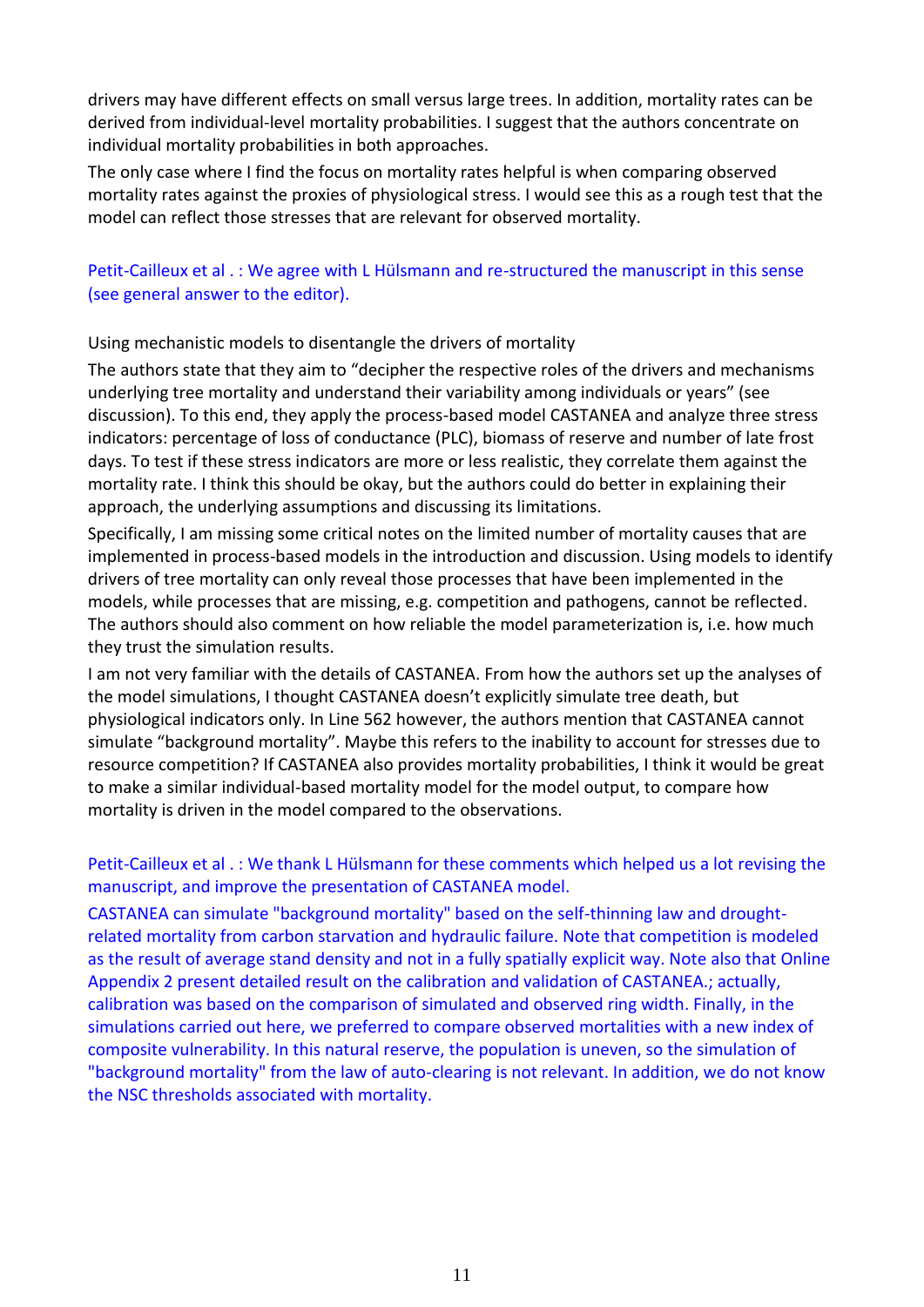# **Detailed comments of reviewer 2:**

| Comments from the reviewer (page refers to the first<br>manuscript) |                |                                                                                                                                                                                                                                                                                                                                                                                                                                                                                                                                                                                                                                                                                      | Reply (lines refers to the revised manuscript)                                                                                                                                                                                    |                   |
|---------------------------------------------------------------------|----------------|--------------------------------------------------------------------------------------------------------------------------------------------------------------------------------------------------------------------------------------------------------------------------------------------------------------------------------------------------------------------------------------------------------------------------------------------------------------------------------------------------------------------------------------------------------------------------------------------------------------------------------------------------------------------------------------|-----------------------------------------------------------------------------------------------------------------------------------------------------------------------------------------------------------------------------------|-------------------|
| <b>Comme</b><br>nt<br>numbe<br>r                                    | Page           | <b>Comment</b>                                                                                                                                                                                                                                                                                                                                                                                                                                                                                                                                                                                                                                                                       | <b>Reply</b>                                                                                                                                                                                                                      | <b>Lines</b>      |
|                                                                     |                | <b>INTRODUCTION</b>                                                                                                                                                                                                                                                                                                                                                                                                                                                                                                                                                                                                                                                                  |                                                                                                                                                                                                                                   |                   |
| 28                                                                  | $\overline{2}$ | Consider rephrasing: "an exceptional annual<br>monitoring of 4327 individual European beech<br>trees". Is it annual or every 6 months?                                                                                                                                                                                                                                                                                                                                                                                                                                                                                                                                               | See our answer above. We added details<br>on the date of measurements (Table 1).                                                                                                                                                  | <b>Table</b><br>1 |
| 29                                                                  | $\overline{2}$ | Consider rephrasing: "We combined two types<br>of approaches to analyze beech mortality:<br>$(1)$ , and $(2)"$                                                                                                                                                                                                                                                                                                                                                                                                                                                                                                                                                                       | Replaced as suggested                                                                                                                                                                                                             | $35 - 37$         |
| 36                                                                  | $\overline{2}$ | "In the statistical models"                                                                                                                                                                                                                                                                                                                                                                                                                                                                                                                                                                                                                                                          | Replaced as suggested                                                                                                                                                                                                             | 40-41             |
| 38-39                                                               | $\overline{2}$ | Consider rephrasing: "The interaction between<br>tree size and defoliation was significant,<br>indicating a stronger increase in mortality<br>probability due to defoliation for small than for<br>tall trees."                                                                                                                                                                                                                                                                                                                                                                                                                                                                      | Replaced as suggested                                                                                                                                                                                                             | 44-45             |
| 40                                                                  | $\overline{2}$ | Unclear what "earlier" trees are.                                                                                                                                                                                                                                                                                                                                                                                                                                                                                                                                                                                                                                                    | We replaced "earlier tree" by "tree with<br>early budburst" across the whole<br>manuscript                                                                                                                                        |                   |
| 75-76                                                               | $\overline{3}$ | Consider rephrasing: "which can eventually<br>become depleted, particularly".                                                                                                                                                                                                                                                                                                                                                                                                                                                                                                                                                                                                        | Replaced as suggested                                                                                                                                                                                                             | 81-82             |
| 97                                                                  | $\overline{4}$ | Remove second time "reflush".                                                                                                                                                                                                                                                                                                                                                                                                                                                                                                                                                                                                                                                        | Removed                                                                                                                                                                                                                           |                   |
| 108                                                                 | 4              | Typically, empirical models are not for<br>mortality rates (also not those cited here), but<br>for mortality probabilities. Please correct.                                                                                                                                                                                                                                                                                                                                                                                                                                                                                                                                          | Corrected                                                                                                                                                                                                                         | 115,12<br>0       |
| 118                                                                 | $\overline{4}$ | I don't really understand, why non-linearity is a<br>problem, at least not as an inherent problem of<br>empirical mortality models. Empirical datasets<br>from inventories are typically quite large and<br>allow testing rather complex functional forms<br>including non-linear relationships. It is true that<br>in some studies this possibility is not<br>sufficiently explored, but in my opinion, this is<br>not really a disadvantage of empirical mortality<br>models. There are other more important<br>limitations: low temporal resolution of data,<br>reason of death is often not known (btw: is<br>information on this recorded for the site used<br>in this study?). | We agree with L.Hulsman, and tempered<br>down this problem in the revised version<br>of the manuscript.<br>In this study, the mortality cause was<br>recorded when obvious (lightning, fallen<br>tree, etc) but not investigated. | $125 -$<br>127    |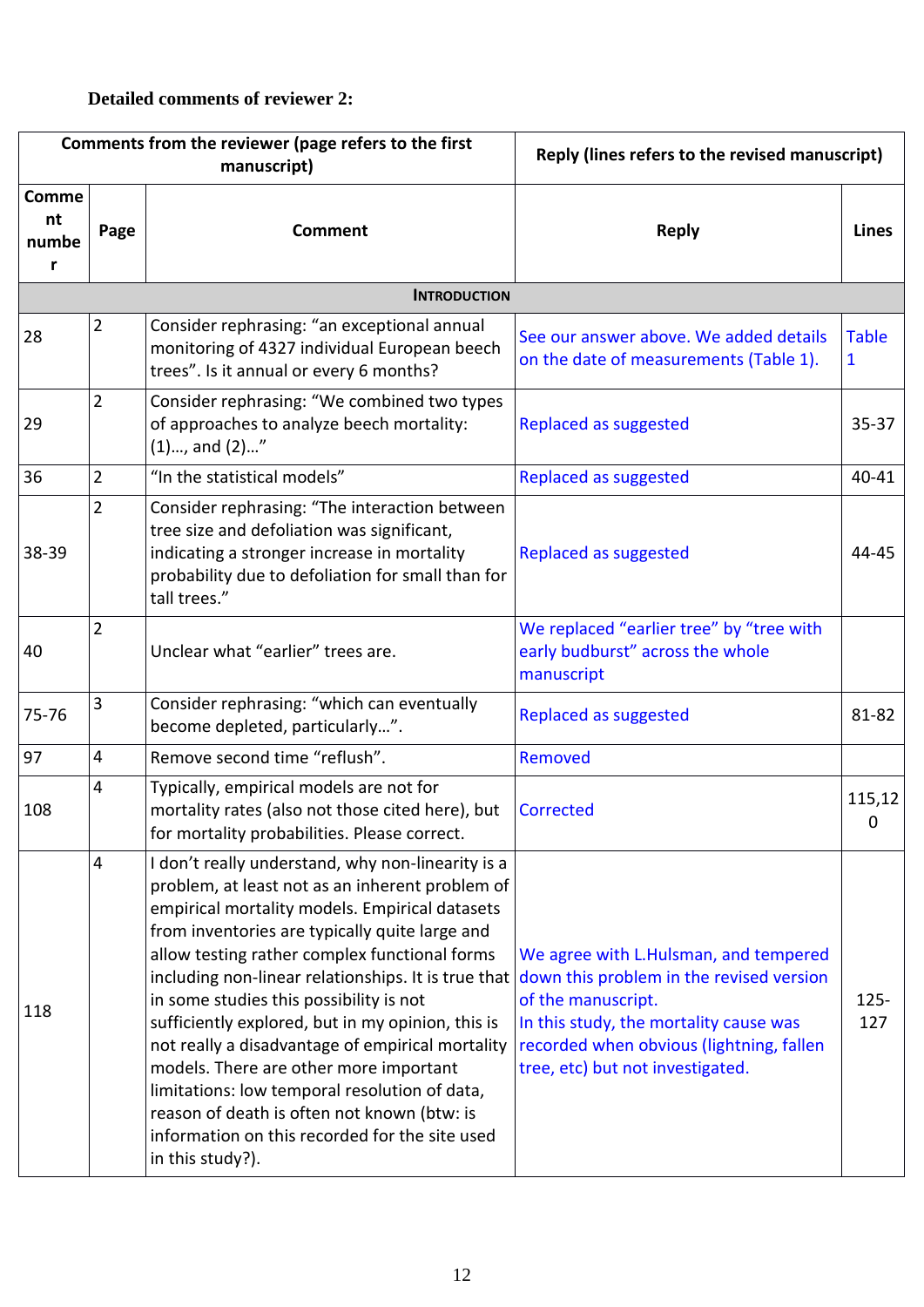| 128                          | 5              | The next two sentences sound contradictory. I<br>get the point, but the phrasing can probably be Rephrased<br>improved.                                                                                                                                                                                       |                                                                                                                                                                                                                               | 135-<br>139         |
|------------------------------|----------------|---------------------------------------------------------------------------------------------------------------------------------------------------------------------------------------------------------------------------------------------------------------------------------------------------------------|-------------------------------------------------------------------------------------------------------------------------------------------------------------------------------------------------------------------------------|---------------------|
| 132                          | 5              | To what kind of individual effects to you refer<br>here? Be more precise.                                                                                                                                                                                                                                     | Rephrased                                                                                                                                                                                                                     | 140-<br>141         |
| 139                          | 5              | Maybe it would be helpful for the non-<br>European reader to specify where the rear-<br>edges of beech are?                                                                                                                                                                                                   | Done                                                                                                                                                                                                                          | L145<br>and<br>L148 |
| 142                          | 5              | Consider rephrasing of the "have been<br>associated in beech to decreased growth".                                                                                                                                                                                                                            | <b>Replaced</b>                                                                                                                                                                                                               | 150-<br>151         |
| 147                          | 5              | Remove "of".                                                                                                                                                                                                                                                                                                  | Done                                                                                                                                                                                                                          |                     |
| 148                          | 5              | I really liked your introduction of Fagus<br>sylvatica and why it is interesting to study it!                                                                                                                                                                                                                 | Thank you !                                                                                                                                                                                                                   |                     |
| 151                          | 5              | You could mention the location of the site here<br>already.                                                                                                                                                                                                                                                   | We added the location                                                                                                                                                                                                         | 175                 |
| <b>Materials and Methods</b> |                |                                                                                                                                                                                                                                                                                                               |                                                                                                                                                                                                                               |                     |
| $163 -$<br>164               | 6              | "South of beech distribution area" sounds a bit   Rephrased: " Located in the south of the<br>strange.                                                                                                                                                                                                        | beech range"                                                                                                                                                                                                                  | 193                 |
| 166                          | 6              | Are the temperature values absolute, daily or<br>monthly minima/maxima?                                                                                                                                                                                                                                       | They are daily minima and maxima<br>reached. We have added some<br>clarifications.                                                                                                                                            | 195                 |
| 170                          | 6              | "removed"                                                                                                                                                                                                                                                                                                     | Done                                                                                                                                                                                                                          |                     |
| 173                          | 6              | At which spatial resolution were these<br>additional variables recorded?                                                                                                                                                                                                                                      | At population level                                                                                                                                                                                                           | $205 -$<br>206      |
| 190                          | $\overline{7}$ | Consider renaming to "DBH2002".                                                                                                                                                                                                                                                                               | We renamed all the corresponding DBH.                                                                                                                                                                                         |                     |
| 194                          |                | There may be several problems here. I think<br>the equation is not correct. First, the radius<br>should be squared. Second, relative basal area<br>is typically a relative measure with respect to<br>the basal area at $t = 0$ : BA1-BA0 / BA0. The<br>equation here is only annual basal area<br>increment. | We thank L Hülsman for detecting this<br>typo in the formula and name of the<br>variable, it is now corrected                                                                                                                 | 222                 |
| 194<br>second                |                | Finally, how do you deal with trees that died<br>between 2002 and 2012? DBH measurements<br>of dead trees are very unreliable, e.g. because<br>the bark can fall off.                                                                                                                                         | We cured the data set to remove records<br>with $DBH2002 > DBH2012$ possibly due to<br>measurement error or decomposition.<br>We trusted the large number of<br>individual trees to compensate for this<br>data set curation. |                     |
| 205                          | 7              | I don't understand the meaning of "ratio<br>ordered" in this context.                                                                                                                                                                                                                                         | Rephrased                                                                                                                                                                                                                     | $244 -$<br>245      |
| 219                          | 8              | Consider rephrasing "We computed this<br>competition index in three ways:".                                                                                                                                                                                                                                   | Rephrased                                                                                                                                                                                                                     | 257                 |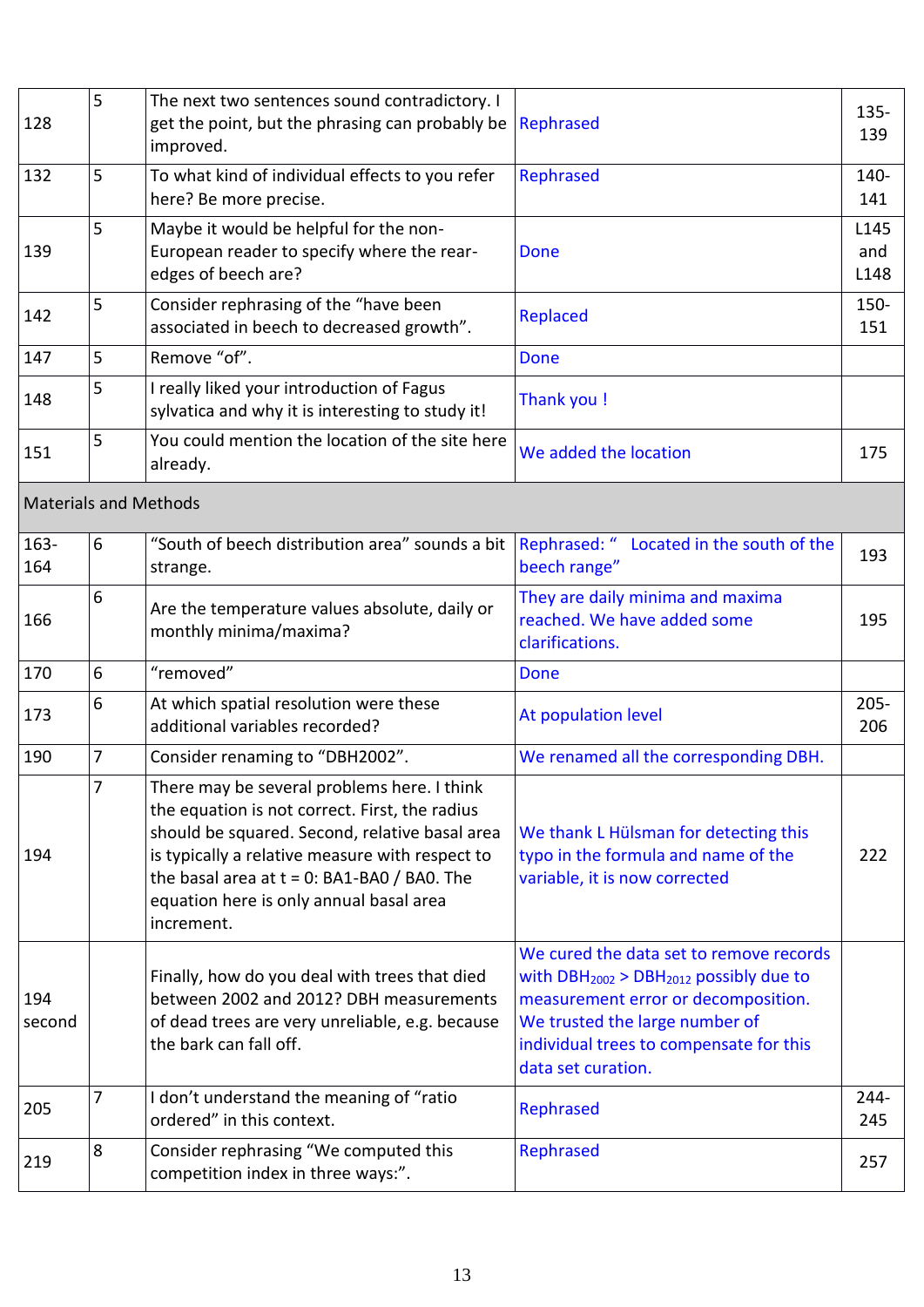| 220            | 8  | Same "coppice" or same "species"? It may be<br>helpful to introduce the idea and your<br>definition of "same coppice" before using such<br>definitions.                                                                                                                                                       | This is now defined at the beginning of<br>the section.                                                                                                                                            | $209 -$<br>210                 |
|----------------|----|---------------------------------------------------------------------------------------------------------------------------------------------------------------------------------------------------------------------------------------------------------------------------------------------------------------|----------------------------------------------------------------------------------------------------------------------------------------------------------------------------------------------------|--------------------------------|
| 226            | 8  | Do you mean the "indices" or the "estimated<br>slopes" reached a plateau?                                                                                                                                                                                                                                     | The relationship between distance and<br>competition indices becomes flat (ceiling)<br>. We rephrased this sentence.                                                                               | $262 -$<br>265                 |
| Table 1        |    | Why are the values for COMPETintra+ smaller<br>than those of COMPETintra?                                                                                                                                                                                                                                     | We thank the reviewer to point out this<br>mistake. We corrected it                                                                                                                                | Table<br>1                     |
| 234-<br>235    | 9  | Consider rephrasing " since 1976 and 1960<br>for temperature and precipitation/mean<br>relative humidity, respectively".                                                                                                                                                                                      | Rephrased as suggested                                                                                                                                                                             | 268                            |
| 242            |    | Check sentence structure.                                                                                                                                                                                                                                                                                     | Rephrased                                                                                                                                                                                          | Appen<br>div 1                 |
| $244 -$<br>245 | 9  | Does the number of days with negative<br>temperature occurring after beech budburst<br>account for the budburst date of individual<br>trees?                                                                                                                                                                  | The date of budburst of individuals is not<br>precisely known. Note that we changed<br>our model as a result of the evaluators'<br>suggestions and we no longer take the<br>variable into account. |                                |
| 263            | 9  | Remove second "is".                                                                                                                                                                                                                                                                                           | <b>Done</b>                                                                                                                                                                                        |                                |
| 265            | 9  | I guess you mean predictors not factors.                                                                                                                                                                                                                                                                      | Exactly, we rephrased.                                                                                                                                                                             | 370                            |
| 275            | 10 | What do you mean with qualitative<br>explanatory variables? Categorical variables? I<br>find this terminology a bit uncommon.                                                                                                                                                                                 | We changed qualitative variables by<br>categorical variables.                                                                                                                                      | 372                            |
| 294-<br>296    | 10 | True, but then you wouldn't do model<br>selection at all.                                                                                                                                                                                                                                                     | We used variable selection to remove the<br>non significant ones.                                                                                                                                  |                                |
| 297            | 10 | I think that odd ratios can only be compared if<br>the continuous predictors in the model are<br>scaled.                                                                                                                                                                                                      | The glm function automatically scales the<br>data before fitting the model.<br>We stated it now explicitly                                                                                         | 375                            |
| 324            | 11 | I am missing a sentence on the aim of using<br>CASTANEA including which information is<br>reported from the models and why. Or this<br>should be outlined in "Simulation design".                                                                                                                             | We added sentences in "Simulation<br>design" to make explicit the aims of these<br>simulations:                                                                                                    | 329-<br>330,<br>$341 -$<br>342 |
| 330            | 11 | Check the suitability of the verbs used.<br>Estimate, calculate, compute and simulate<br>don't mean the same thing I would also start<br>with the equation of PLC and then explain its<br>components. Starting with leaf water potential<br>after the sentence on PLC and defoliation<br>seems not intuitive. | The suitability was checked and we<br>change the order of paragraphs as<br>suggested.                                                                                                              | 282-<br>328                    |
| 349            | 12 | What do you mean with "stresses without a<br>priori"?                                                                                                                                                                                                                                                         | Rephrased                                                                                                                                                                                          | 339-<br>340                    |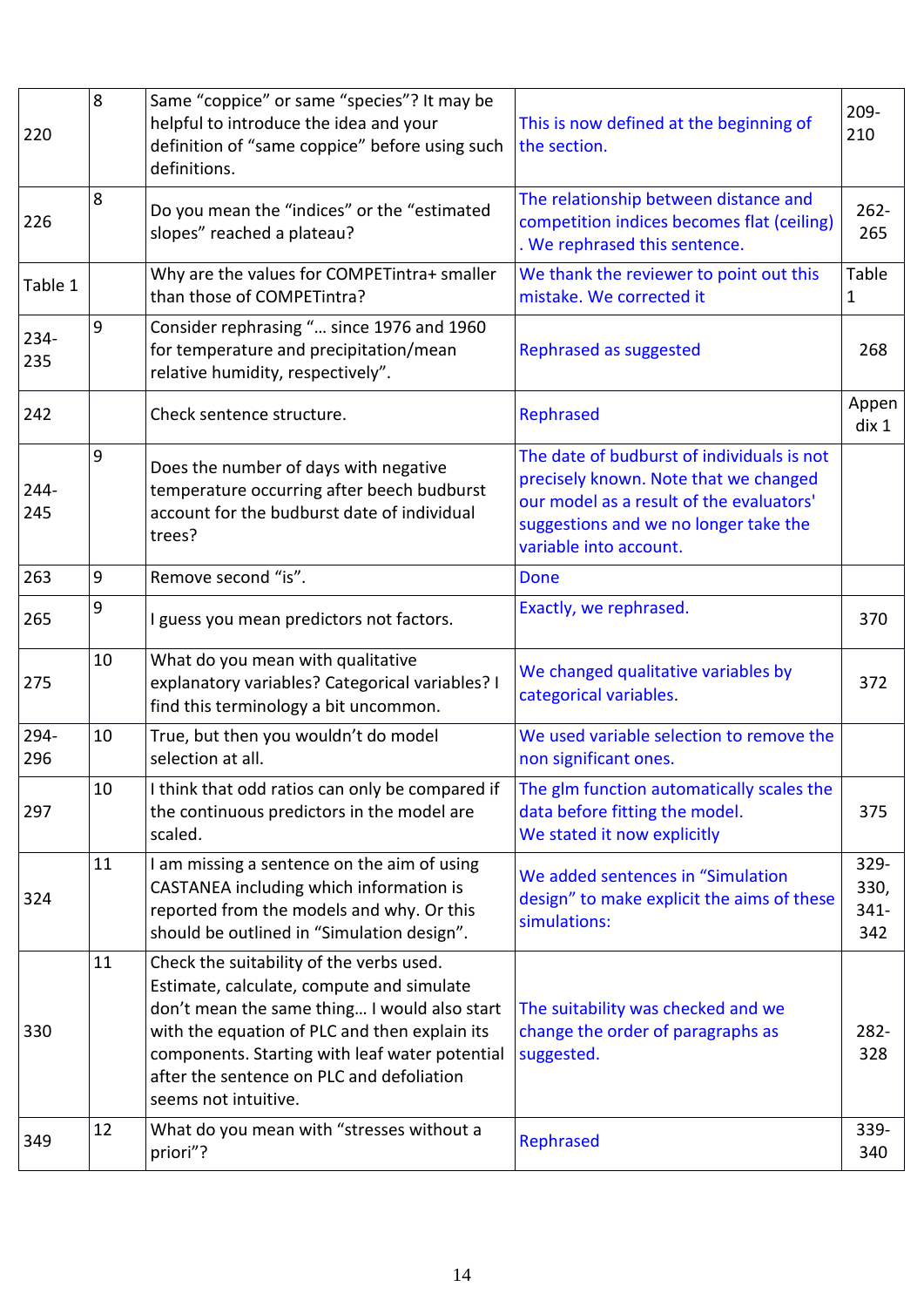| 356-<br>357<br>and<br>359 | 12 | Consider rephrasing "randomly drawn from a<br>normal distribution" and "randomly drawn<br>from a uniform distribution".                                                                                                                                                             | We rephrased and added details in the<br>appendix 2                                                                                                     | Appen<br>div 2 |
|---------------------------|----|-------------------------------------------------------------------------------------------------------------------------------------------------------------------------------------------------------------------------------------------------------------------------------------|---------------------------------------------------------------------------------------------------------------------------------------------------------|----------------|
|                           |    | <b>Results</b>                                                                                                                                                                                                                                                                      |                                                                                                                                                         |                |
| 367                       | 13 | Reference to Fig. 1 would be helpful.                                                                                                                                                                                                                                               | Done (note that now, this is Fig.2)                                                                                                                     | 396            |
| 371                       | 13 | It is Table 2 not 1.                                                                                                                                                                                                                                                                | Removed                                                                                                                                                 | Appen<br>dix 1 |
| 373                       | 13 | Why should the effects of these predictors only<br>apply to some years?                                                                                                                                                                                                             | Removed                                                                                                                                                 |                |
| 385                       |    | The results you present here are not only at<br>the population level. You also report the range<br>of individual PLC estimates. I think this is no<br>problem, but it indicates that your<br>differentiation between individual and<br>population is not ideal.                     | We rephrased these results to highlight<br>population-level response (because<br>individual response is detailed in the last<br>section of the results) | 399-<br>404    |
| 385                       |    | If you talk about an increase, you should<br>mention from which level PLC has increased.<br>The same for carbon reserves and late frost<br>days in Line 388 and 391.                                                                                                                | Rephrased                                                                                                                                               | 399-<br>404    |
| 393-<br>394               |    | Consider rephrasing to "with 5 to 9 days and 5<br>to 7 days of late frost, respectively".                                                                                                                                                                                           | Rephrased                                                                                                                                               | 399-<br>404    |
| 396                       |    | Do you correct for temporal autocorrelation in<br>the test?                                                                                                                                                                                                                         | See our general response 3 to L Hülsmann                                                                                                                |                |
| 408                       |    | Significance cannot be interpreted when model<br>selection was carried out beforehand (either<br>automatic or manual).                                                                                                                                                              | See our general response 1 to L Hülsmann                                                                                                                |                |
| 410                       | 16 | "dead individuals truly observed dead" sounds<br>like the true positive rate. If this is the case,<br>you should also report the true negative rate. If We added the true negative rate.<br>this is variance explained, your explanation in<br>brackets is maybe not fully correct. |                                                                                                                                                         | Appen<br>div 3 |
| 412                       | 16 | Check again if continuous predictors were<br>scaled.                                                                                                                                                                                                                                | They were scaled                                                                                                                                        |                |
| 426                       |    | It is not the interaction that is true for low<br>mean growth, but the difference in mortality<br>probability between small and large trees was<br>only evident for low mean growth.                                                                                                | Rephrased                                                                                                                                               | 447            |
| 437-<br>441               |    | It is unclear to which results you refer here. A<br>reference to a figure or table is missing.                                                                                                                                                                                      | We added the reference to figure 3b.                                                                                                                    | 446            |
| Figure 3                  |    | The combination of color, symbol and filling is<br>very confusing. Reduce degree of information<br>or make more subpanels for key comparisons.                                                                                                                                      | The figure was redrawn to avoid<br>confusion.                                                                                                           | Figure<br>4    |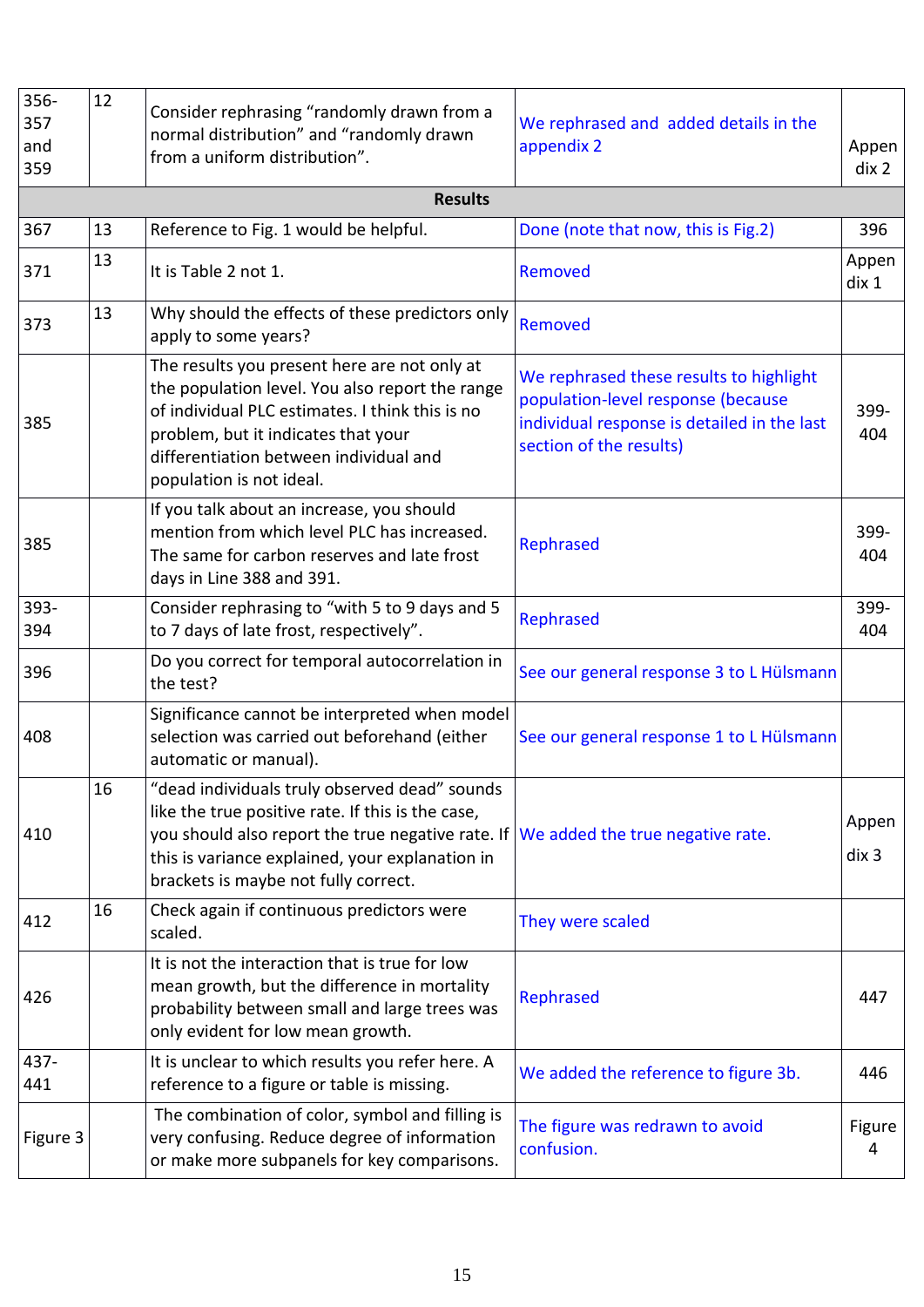|             |    | You may also replace years with "severe<br>drought", "no stress" and "late frost".                                                                                                                                                                                                                                                                                      |                                                                                                                               |                                   |
|-------------|----|-------------------------------------------------------------------------------------------------------------------------------------------------------------------------------------------------------------------------------------------------------------------------------------------------------------------------------------------------------------------------|-------------------------------------------------------------------------------------------------------------------------------|-----------------------------------|
|             |    | <b>Discussion</b>                                                                                                                                                                                                                                                                                                                                                       |                                                                                                                               |                                   |
| 475-<br>476 |    | It is not surprising that a lot of variation is<br>explained because the model assumptions are<br>violated (temporal autocorrelation) and the<br>number of observations is very small. In<br>addition, the dataset is very homogenous<br>compared to Greenwood et al.                                                                                                   | Except for the leverage effect, all<br>diagnostic statistics show a high validity<br>and a high goodness-of-fit of the models | Online<br>Appen<br>dix 1<br>and 3 |
| 480         | 18 | Mortality rates always need to be reported in<br>the context of the dbh threshold, because if<br>more small trees are included the mortality<br>probability will likely increase. This makes<br>comparisons of rates with different dbh<br>thresholds very difficult. You should account<br>for this when comparing your mortality rates<br>with previous publications. | This comment is now accounted for in the<br>discussion                                                                        | L500-<br>502                      |
| 497         | 19 | Please specify what you mean with positive<br>interaction.                                                                                                                                                                                                                                                                                                              | Removed.                                                                                                                      |                                   |
| 506         | 19 | Carbon starvation and hydraulic failure are<br>typically debated in the context of drought. It is<br>not clear how frost goes in here You may<br>reconsider the wording of "stresses<br>vulnerability".                                                                                                                                                                 | We rephrased systematically to make<br>explicit the stress we are talking about<br>when mentioning "vulnerability".           |                                   |
| 512         | 19 | Why couldn't you account for the temporal<br>dynamics across years?                                                                                                                                                                                                                                                                                                     | See our general response 1 to L Hülsmann                                                                                      |                                   |
| 521         | 20 | Be specific about which approach revealed a<br>result. "Confirmed" is actually very strong. We<br>know that empirical studies often don't<br>replicate.                                                                                                                                                                                                                 | Rephrased                                                                                                                     | 539-<br>540                       |
| 519         | 20 | I am missing some ecological explanations<br>here.                                                                                                                                                                                                                                                                                                                      | We did not really understand this remark                                                                                      |                                   |
| 534         | 20 | When talking about an effect, it is helpful to<br>always mention on what the effect takes place<br>(here mortality I guess).                                                                                                                                                                                                                                            | Rephrased                                                                                                                     | 549-<br>550                       |
| 545         | 20 | Use "individuals with early budburst" instead<br>of "early individuals" throughout the whole<br>manuscript.                                                                                                                                                                                                                                                             | Done, throughout the whole manuscript.                                                                                        |                                   |
| 546         | 20 | Vulnerable to what?                                                                                                                                                                                                                                                                                                                                                     | Rephrased into "prone to die"                                                                                                 | 559                               |
| 575         |    | You may exchange "interest" with "potential".                                                                                                                                                                                                                                                                                                                           | We replaced as suggested.                                                                                                     | 589                               |
| 581         |    | To me, this complementarity is still vague. How<br>do you suggest both approaches should be<br>combined? Doing both and then compare<br>results? Or something more integrative?                                                                                                                                                                                         | We add some details on the way to<br>compare/combine the both approaches                                                      | 596-<br>601                       |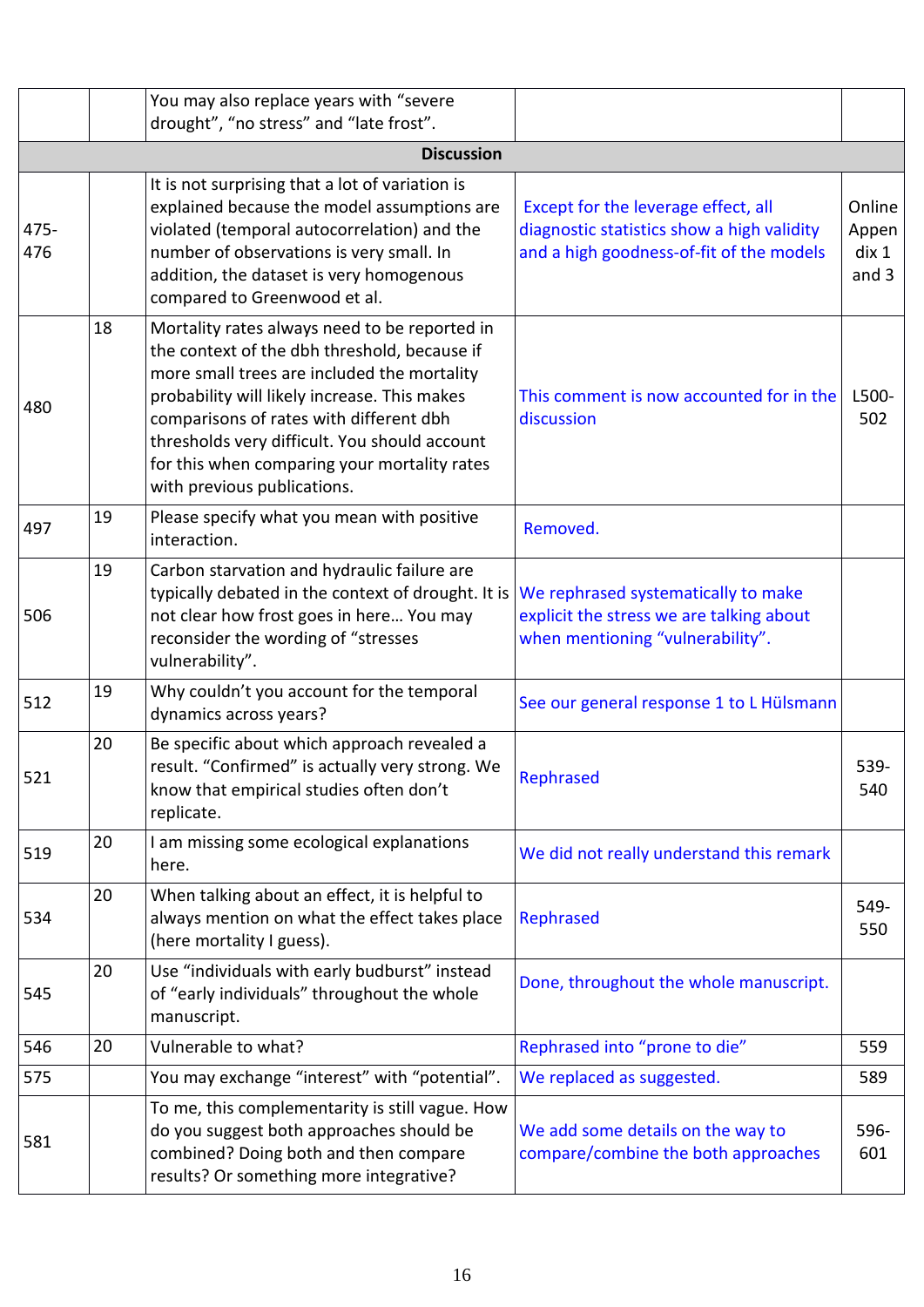|         | The results of the population-level empirical                                             | The population-level model has been       |         |
|---------|-------------------------------------------------------------------------------------------|-------------------------------------------|---------|
| $591 -$ | model are not at all reliable. I am still                                                 | revised. Moreover, the test of the impact | $226 -$ |
| 592     | wondering, how you can test the effect of early $\vert$ of early budburst on mortality is |                                           | 229     |
|         | budburst in the population level model?                                                   | performed only at the individual level.   |         |

#### **Reviewer 3 - anonymous**

Despite finding that this paper is a strong contribution, I have several comments which I think might help improve the quality of the manuscript.

1. I have had some difficulty understanding all results; some methods were not sufficiently developed in the Appendices in my opinion. For example, I could not find out why the Nstem competition index was chosen; I did not understand that from the data and explanations provided in Appendix 3.

2. For the choice of variables to use in the statistical models, two alternative approaches could have been used: (i) either rely on the PCA coordinates, to reduce the number of dimensions while not just choosing one variable correlated to each axis;

or (ii) make a model comparison, by using a full set of models (not only the stepAIC procedure, which I have sometimes found to identify really suboptimal models, as compared to testing all possible models); eg using R packages MuMIn or glmulti.

The added value would be that all possible models could be tested (or an intelligent subset of these models). Also, I would have found it useful to use climatic variables more related to those used in the process-based model (or at least, to present the results of the process-based model – e.g. the number of days with late frost.

3. Also, in my opinion, it is rather difficult to compare the results of both types of models. I think that a table looking like the one below would really help understand (well, I am not sure the data in the table is fully accurate, but I needed to make it to understand the results).

There are many abbreviations, probably a table mentioning all of them would be useful.

Petit-Cailleux et al . : We thank reviewer 3 for these useful suggestions. In the revised version of the manuscript:

- 1. we added in Online Appendix 3 a new table describing the selection procedure in order to allow comparison between models, and understand why some variables were not retained in the final model.
- 2. We added a new supplementary table summarizing the results as proposed by reviewer 3 (Table S2)
- 3. We completed Table 1 to give more information on the variables, and added the new figure 1 to better highlight the connections between them and their use in PBM and statistical models.

Additionally, in the course of the revision, we tried to use glmulti as suggested by reviewer 3. However, the model never converged, probably because of the combination of a large number of factors, and low number of observations.

# **Detailed comments of reviewer 3:**

| Comments from the reviewer ("Line" refers to the first<br>manuscript) | Reply ("Line" refers to the revised manuscript) |
|-----------------------------------------------------------------------|-------------------------------------------------|
|-----------------------------------------------------------------------|-------------------------------------------------|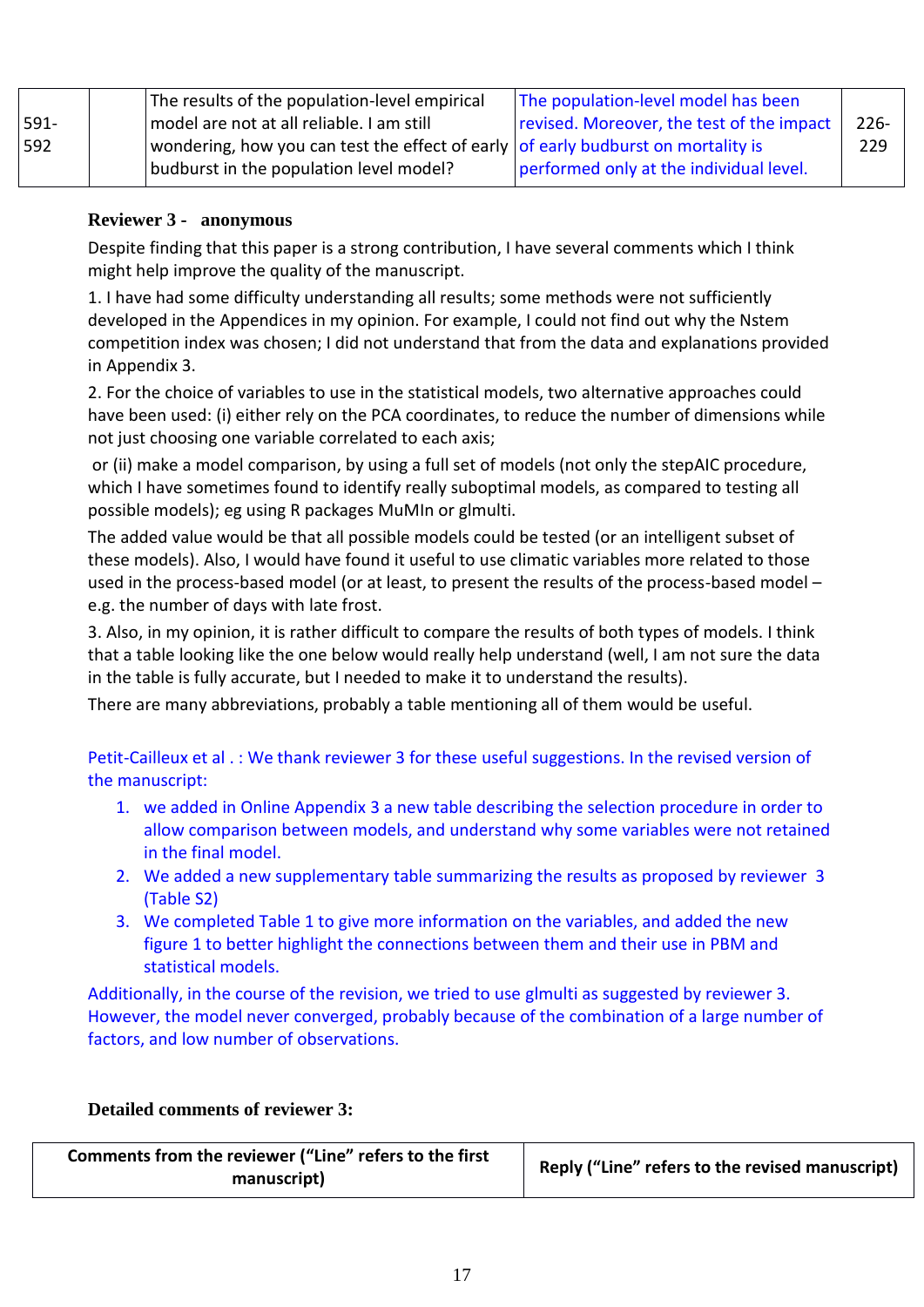| Line                          | <b>Comment</b>                                                                                                                                                                                                                    | <b>Reply</b>                                                                                                                                                                                                                                                        | Line                             |  |  |  |
|-------------------------------|-----------------------------------------------------------------------------------------------------------------------------------------------------------------------------------------------------------------------------------|---------------------------------------------------------------------------------------------------------------------------------------------------------------------------------------------------------------------------------------------------------------------|----------------------------------|--|--|--|
| <b>MATERIAL AND METHODS</b>   |                                                                                                                                                                                                                                   |                                                                                                                                                                                                                                                                     |                                  |  |  |  |
| 193-194                       | I did not understand the equation on lines 193-<br>194 ; I think it should read MBAI MBAI i =<br>$\pi$ DBH2012 <sup>2</sup> i – DBH <sup>2</sup> i /(4N yearAlive, i).                                                            | We thank the reviewer for mentioning<br>this error in the formula                                                                                                                                                                                                   | 222                              |  |  |  |
| Table 1                       | I did not understand why the max value for<br>Compet Intra+ was inferior to the max value for<br>Compet intra. Also the usit for MBAI should be<br>$cm2.year -1$ (not cm $-2.year -1$ ).                                          | We thank the reviewer for mentioning<br>these errors in the table.                                                                                                                                                                                                  | <b>Table</b><br>1                |  |  |  |
| 242-244                       | some more explanation on SPEI would be useful<br>(do high values of SPEI indicate a wet<br>year/period?)                                                                                                                          | We added some details in the revised<br>manuscript"                                                                                                                                                                                                                 | $275 -$<br>280<br>Appen<br>div 1 |  |  |  |
|                               | At the very end of the methods section, an<br>explanation is missing as to why these specific<br>simulations were run.                                                                                                            | Done.                                                                                                                                                                                                                                                               | 329-<br>330,<br>$341 -$<br>342   |  |  |  |
|                               | <b>Results</b>                                                                                                                                                                                                                    |                                                                                                                                                                                                                                                                     |                                  |  |  |  |
| 373-377                       | needs more explanation. Indeed, you state that<br>2009, 2011-2016 experienced a winter drought;<br>yet the driest quarter is also the warmest<br>quarter in 2011, 2013, 2016.<br>Maybe a graphic would help at that point?        | We do not use this model anymore in the<br>revised version of the manuscript                                                                                                                                                                                        |                                  |  |  |  |
| 391-394                       | does this apply to the late or early trees?                                                                                                                                                                                       | The ranges presented included trees with<br>early and normal budburst. The<br>simulation at population-level included<br>100 trees, add 10% of trees with early<br>budburst (respectively 90% with late<br>budburst)                                                | Appen<br>div 2                   |  |  |  |
| 426 and Fig<br>2 <sub>b</sub> | First word of the line should be "higher" not<br>"lower". In the dataset, MBAI is always <2.8<br>cm2/yr (Table 1). Thus, how can this interaction<br>be extrapolated to trees that grow 10 times<br>faster than what is observed? | We thank reviewer 3 for detecting this<br>error in Table 1; actually, MBAU varies<br>between 0 and 95 cm <sup>2</sup> /yr in the data set.                                                                                                                          | <b>Table</b><br>1                |  |  |  |
| 443-444                       | I do not follow: On Fig 3 right panel, early trees<br>seem to show higher reserve than normal<br>trees? and the trees that do not defoliate also<br>have higher reserves?                                                         | We changed the figures to make them<br>easier to read. Individuals with early<br>budburst have higher biomass of reserves<br>(BoR) because they have a longer<br>vegetative season. Trees able to defoliate<br>have lower BoR because they<br>photosynthesize less. | Fig. 4                           |  |  |  |
|                               | <b>Discussion</b>                                                                                                                                                                                                                 |                                                                                                                                                                                                                                                                     |                                  |  |  |  |
| 553                           | On the contrary, on Fig S6 it seems that early<br>trees have higher carbon stocks than normal                                                                                                                                     | We usually prefer not to apply statistical<br>test on simulations resulting from                                                                                                                                                                                    |                                  |  |  |  |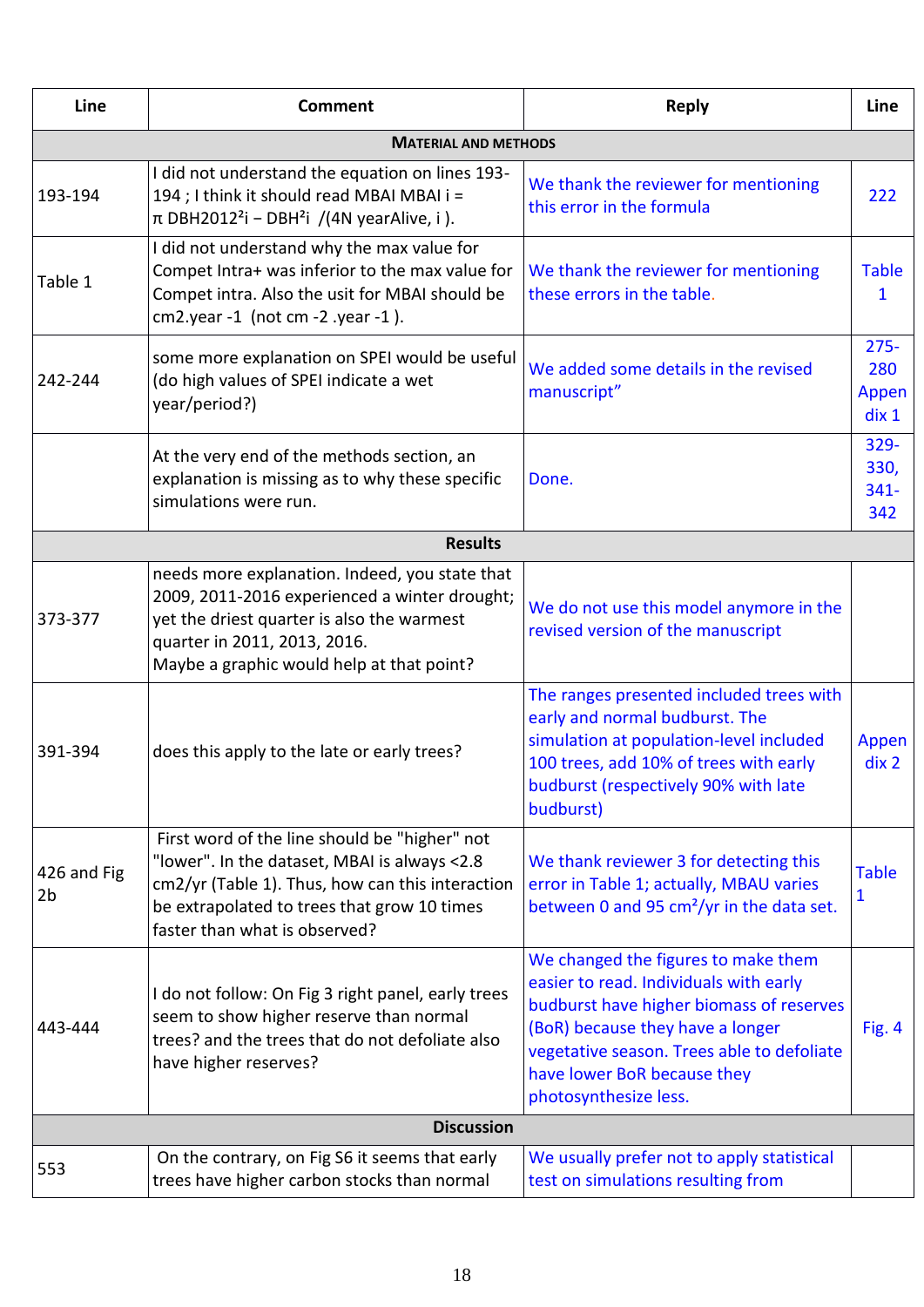|                                  | trees. A statistical test would be useful at that<br>point.                                                                                | mechanistic models. (As stochasticity is<br>not taken into account in CASTANEA,<br>increasing the number of simulation<br>would easily make significant any test)                                                                             |                           |
|----------------------------------|--------------------------------------------------------------------------------------------------------------------------------------------|-----------------------------------------------------------------------------------------------------------------------------------------------------------------------------------------------------------------------------------------------|---------------------------|
| <b>Supplementary Information</b> |                                                                                                                                            |                                                                                                                                                                                                                                               |                           |
| Table A1.1                       | Are values for AnP shown on a monthly basis?<br>Does NLF indicate the number of frost days<br>suffered by the early or by the late leaves? | We thank the reviewer for mentioning<br>these errors in the table. Finally, we did<br>not keep this variables. NLF is the number<br>of frost days suffered by all trees. We<br>calculated it from the mean budburst<br>date of the population |                           |
| Section 1                        | Needs more explanations                                                                                                                    | We changed the method employed                                                                                                                                                                                                                | Appen<br>$\frac{d}{dx}$ 1 |
| Section 3                        | Needs more explanations                                                                                                                    | We added some precisions about the<br>model selection.                                                                                                                                                                                        | Appen<br>div 3            |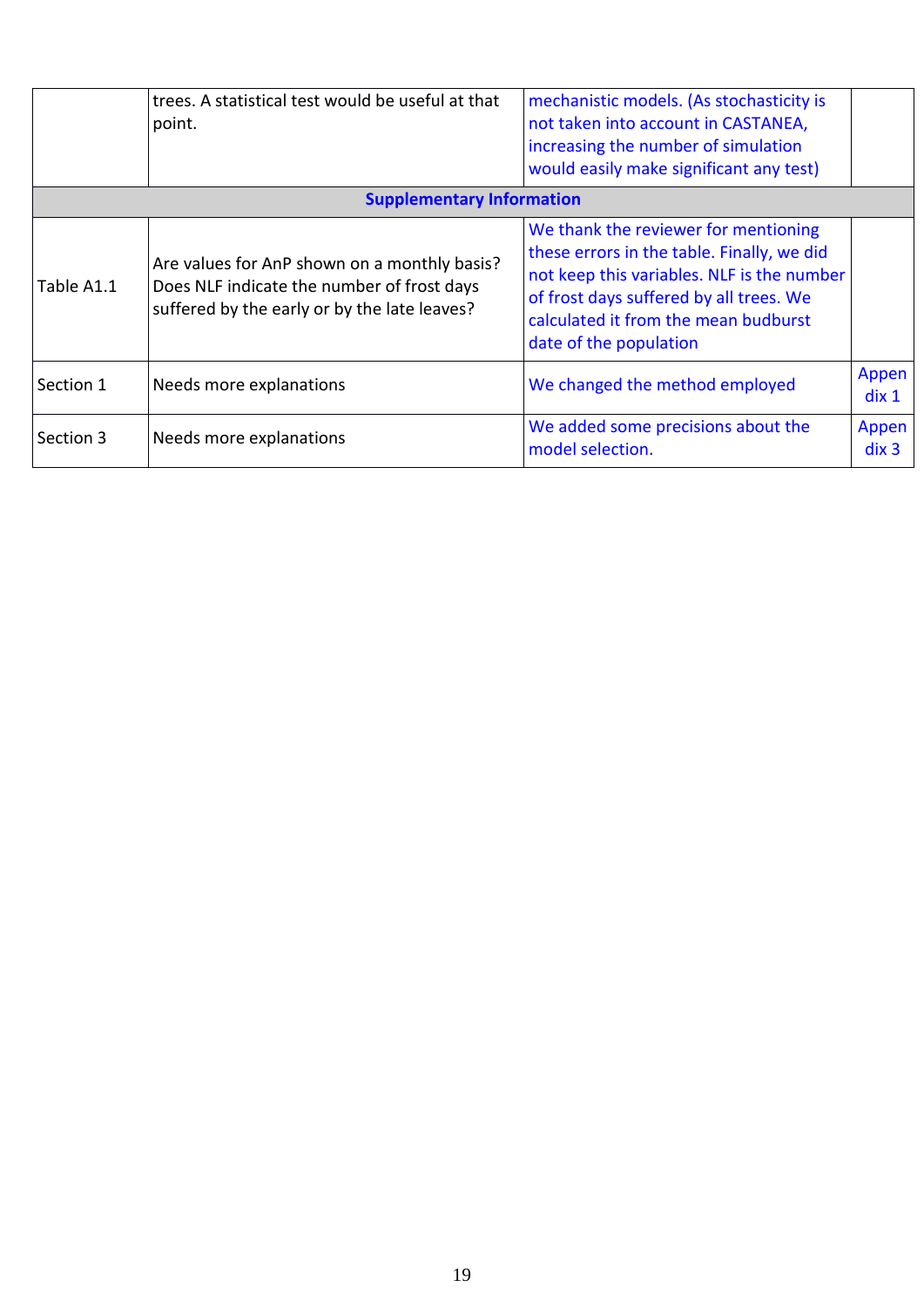# **Additional requirements of the managing board:**

As indicated in the 'how does it work?' section and in the code of conduct, please make sure that: -data are available to readers, either in the text or through an open data repository such as zenodo (free), dryad (to pay) or some other institutional repository. Data must be reusable, thus metadata or accompanying text must carefully describe the data.

Petit-Cailleux et al.: We have added a section "Data availability" L631-632

-Details on quantitative analyses (e.g., data treatment and statistical scripts in R, bioinformatic pipeline scripts, etc.) and details concerning simulations (scripts, codes) are available to readers in the text, as appendices, or through an open data repository, such as Zenodo, Dryad or some other institutional repository. The scripts or codes must be carefully described so that they can be reused.

Petit-Cailleux et al.: We used classical statistical methods, and described their use in the material and methods section. All the R packages used are mentioned in the text.

We have added a section "Supplementary material" mentioning that the process-based model CASTANEA is an open-source software available on capsis website: http://capsis.cirad.fr/

-Details on experimental procedures are available to readers in the text or as appendices. Petit-Cailleux et al.: We provided all the details concerning the measurements protocols

-Authors have no financial conflict of interest relating to the article. The article must contain a "Conflict of interest disclosure" paragraph before the reference section containing this sentence: "The authors of this preprint declare that they have no financial conflict of interest with the content of this article." If appropriate, this disclosure may be completed by a sentence indicating that some of the authors are PCI recommenders: "XXX is one of the PCI XXX recommenders." Petit-Cailleux et al.: we have added the section "Conflict of interest disclosure"

References:

Dobbertin, Matthias and Peter Brang. 2001. "Crown Defoliation Improves Tree Mortality Models." *Forest Ecology and Management* 141(3):271–84.

Vidal, Jean-Philippe, Eric Martin, Laurent Franchistéguy, Martine Baillon, and Jean-Michel Soubeyroux. 2010. "A 50-Year High-Resolution Atmospheric Reanalysis over France with the Safran System." *International Journal of Climatology* 30(11):1627–44.